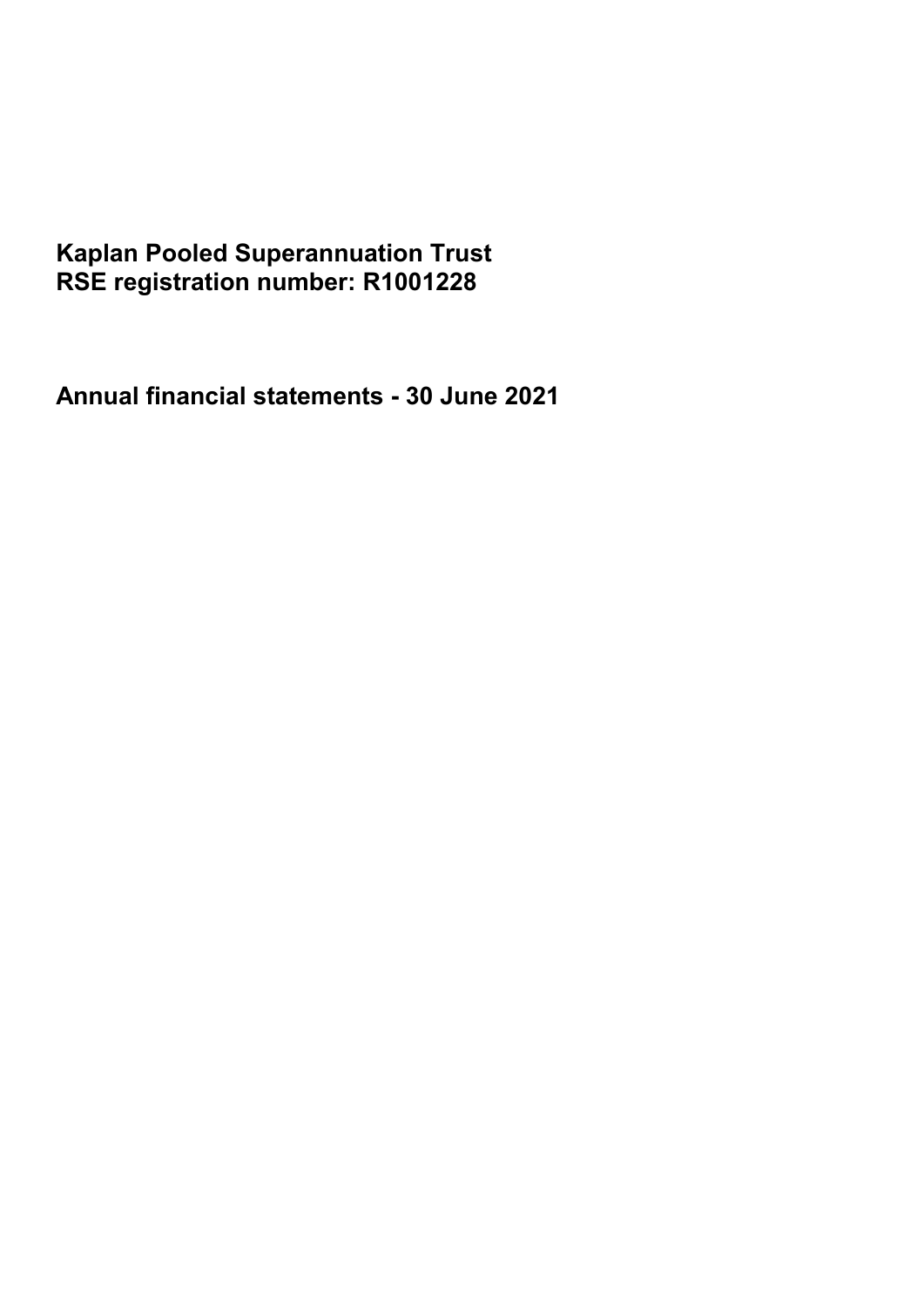# **Kaplan Pooled Superannuation Trust RSE registration number: R1001228**

Annual financial statements - 30 June 2021

### **Contents**

|                                                                                       | Page           |
|---------------------------------------------------------------------------------------|----------------|
| Statement of comprehensive income                                                     |                |
| Statement of financial position                                                       | $\mathcal{P}$  |
| Statement of changes in equity                                                        | 3              |
| Statement of cash flows                                                               | $\overline{4}$ |
| Notes to the financial statements                                                     | .5             |
| Trustee's statement                                                                   | 22             |
| Independent auditor's report to the unitholders of Kaplan Pooled Superannuation Trust | 23             |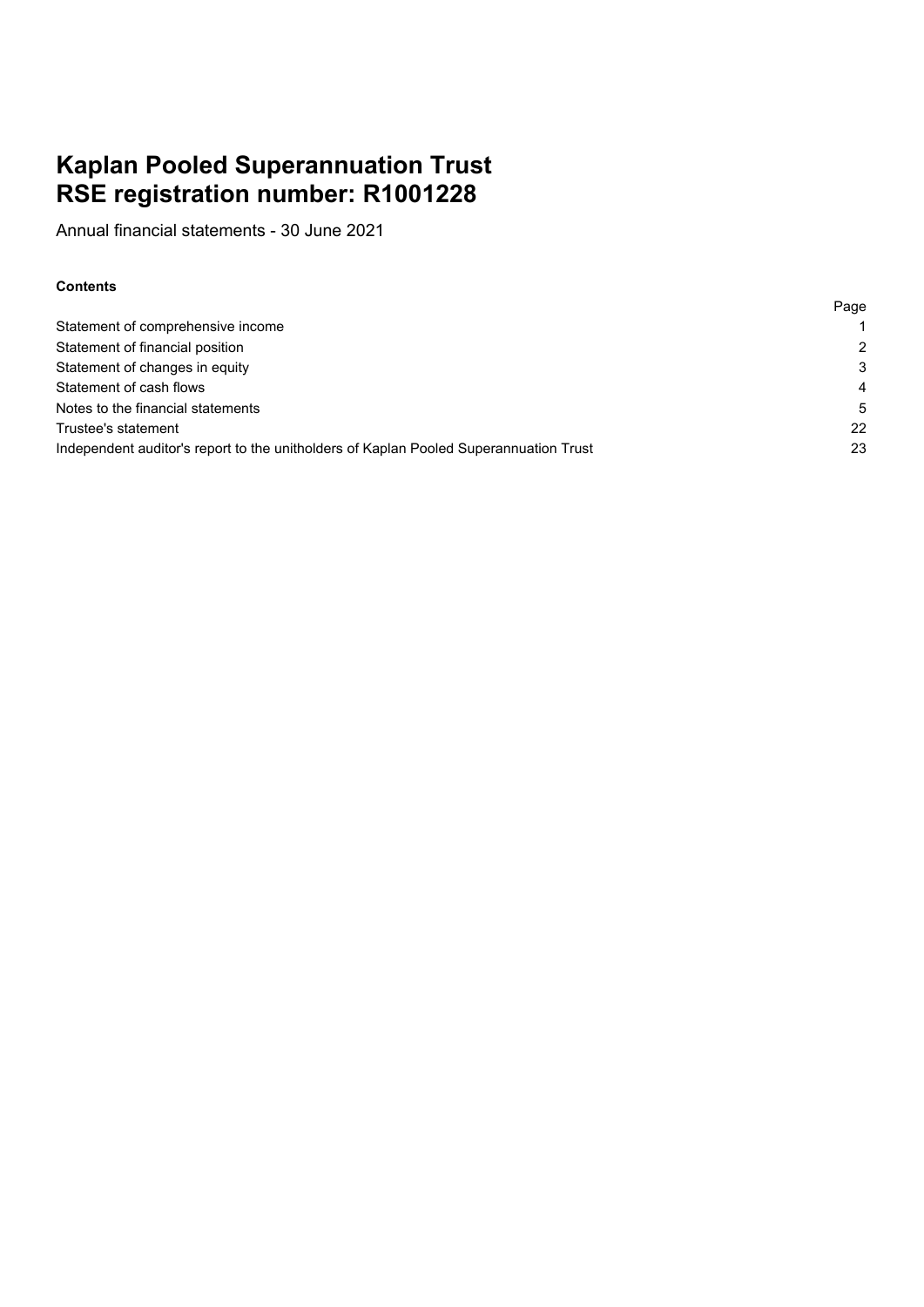# **Statement of comprehensive income**

|                                                                                  |              | Year ended      |                 |
|----------------------------------------------------------------------------------|--------------|-----------------|-----------------|
|                                                                                  |              | 30 June<br>2021 | 30 June<br>2020 |
|                                                                                  | <b>Notes</b> | \$              | \$              |
| <b>Income</b>                                                                    |              |                 |                 |
| Interest income                                                                  |              | 40,448          | 62,294          |
| Dividend income                                                                  |              | 724,328         | 1,007,348       |
| <b>Distribution income</b>                                                       |              | 466,065         | 525,780         |
| Net gains/(losses) on financial instruments at fair value through profit or loss | 6            | 3,086,848       | (4,963,104)     |
| Other operating income                                                           |              | 178             | 5,516           |
| <b>Total net investment income</b>                                               |              | 4,317,867       | (3,362,166)     |
| <b>Expenses</b>                                                                  |              |                 |                 |
| Manager's fees                                                                   | 16           | 312,462         | 329,604         |
| Trustee fees                                                                     |              | 89,634          | 82,371          |
| Custody fees                                                                     |              | 10,756          | 22,095          |
| Auditor's remuneration                                                           | 10           | 45,441          | 41,287          |
| Other operating expenses                                                         | 9            | 62,788          | 46,907          |
| <b>Total operating expenses</b>                                                  |              | 521,081         | 522,264         |
| Operating profit before income tax expense/(benefit)                             |              | 3,796,786       | (3,884,430)     |
| Income tax (benefit)                                                             | 11           | (9, 481)        | (633, 443)      |
| Operating profit for the year after income tax (benefit)                         |              | 3,806,267       | (3,250,987)     |
| Other comprehensive income                                                       |              |                 |                 |
| Total comprehensive income for the financial year                                |              | 3,806,267       | (3,250,987)     |

*The above statement of comprehensive income should be read in conjunction with the accompanying notes.*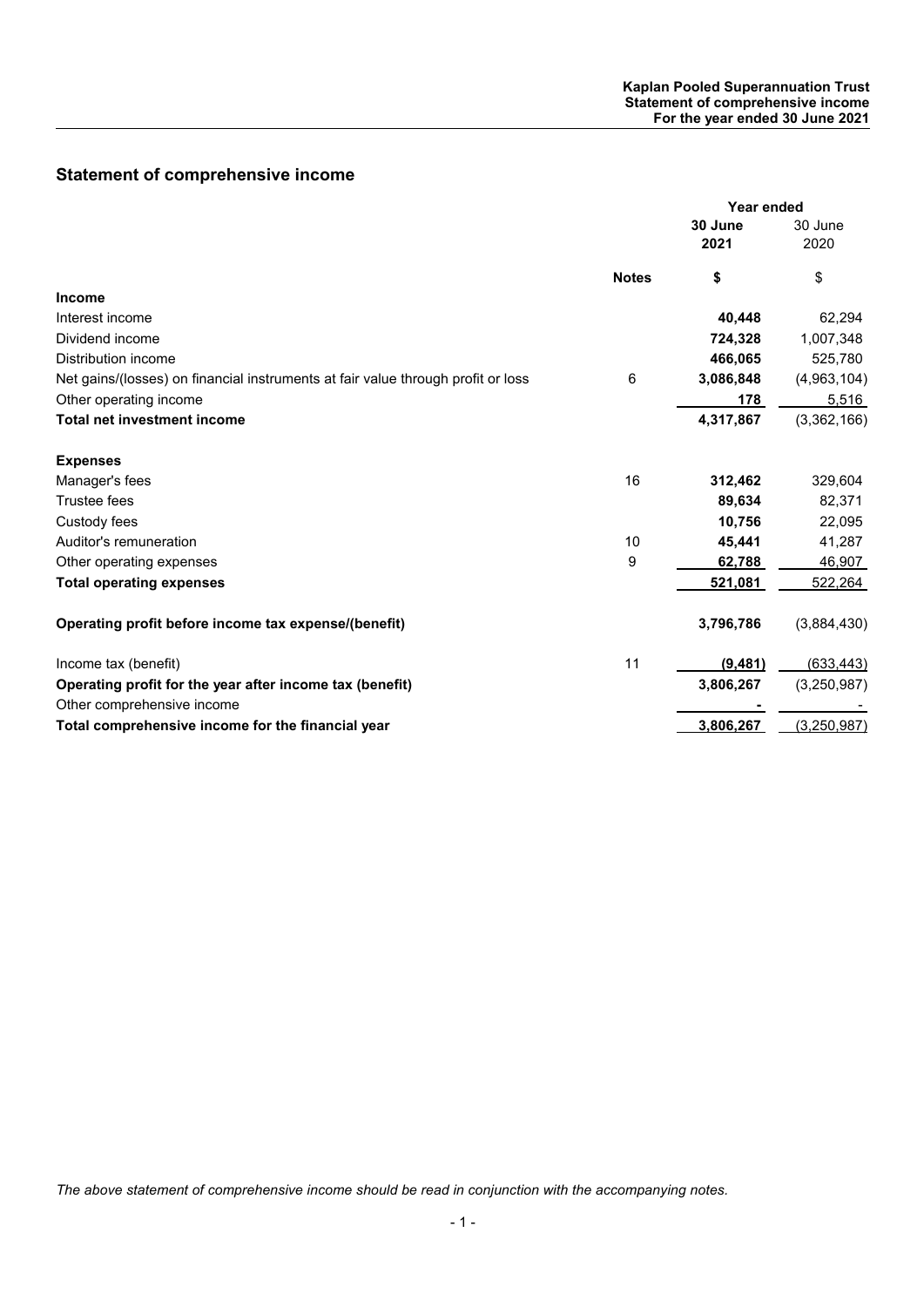# **Statement of financial position**

|                                                            | As at        |                 |                 |
|------------------------------------------------------------|--------------|-----------------|-----------------|
|                                                            |              | 30 June<br>2021 | 30 June<br>2020 |
|                                                            | <b>Notes</b> | \$              | \$              |
| <b>Assets</b>                                              |              |                 |                 |
| Cash and cash equivalents                                  | 15           | 5,089,949       | 2,749,489       |
| Due from brokers - receivable for securities sold          |              |                 | 7,296           |
| Receivables                                                | 7            | 423,059         | 313,483         |
| Financial assets at fair value through profit or loss      | 4            | 32,412,872      | 32,098,265      |
| Current year tax benefit                                   | 12           | 219,786         | 263,484         |
| Deferred tax assets                                        |              |                 | 106,261         |
| <b>Total assets</b>                                        |              | 38,145,666      | 35,538,278      |
| <b>Liabilities</b>                                         |              |                 |                 |
| Due to brokers - payable for securities purchased          |              | 77,731          |                 |
| Payables                                                   | 8            | 1,388,211       | 74,713          |
| Financial liabilities at fair value through profit or loss | 5            | 494,874         | 858,815         |
| Deferred tax liabilities                                   | 13           | 111,267         |                 |
| <b>Total liabilities</b>                                   |              | 2,072,083       | 933,528         |
| <b>Equity</b>                                              |              |                 |                 |
| Unitholders' funds                                         | 14           | 36,073,583      | 34,604,750      |

*The above statement of financial position should be read in conjunction with the accompanying notes.*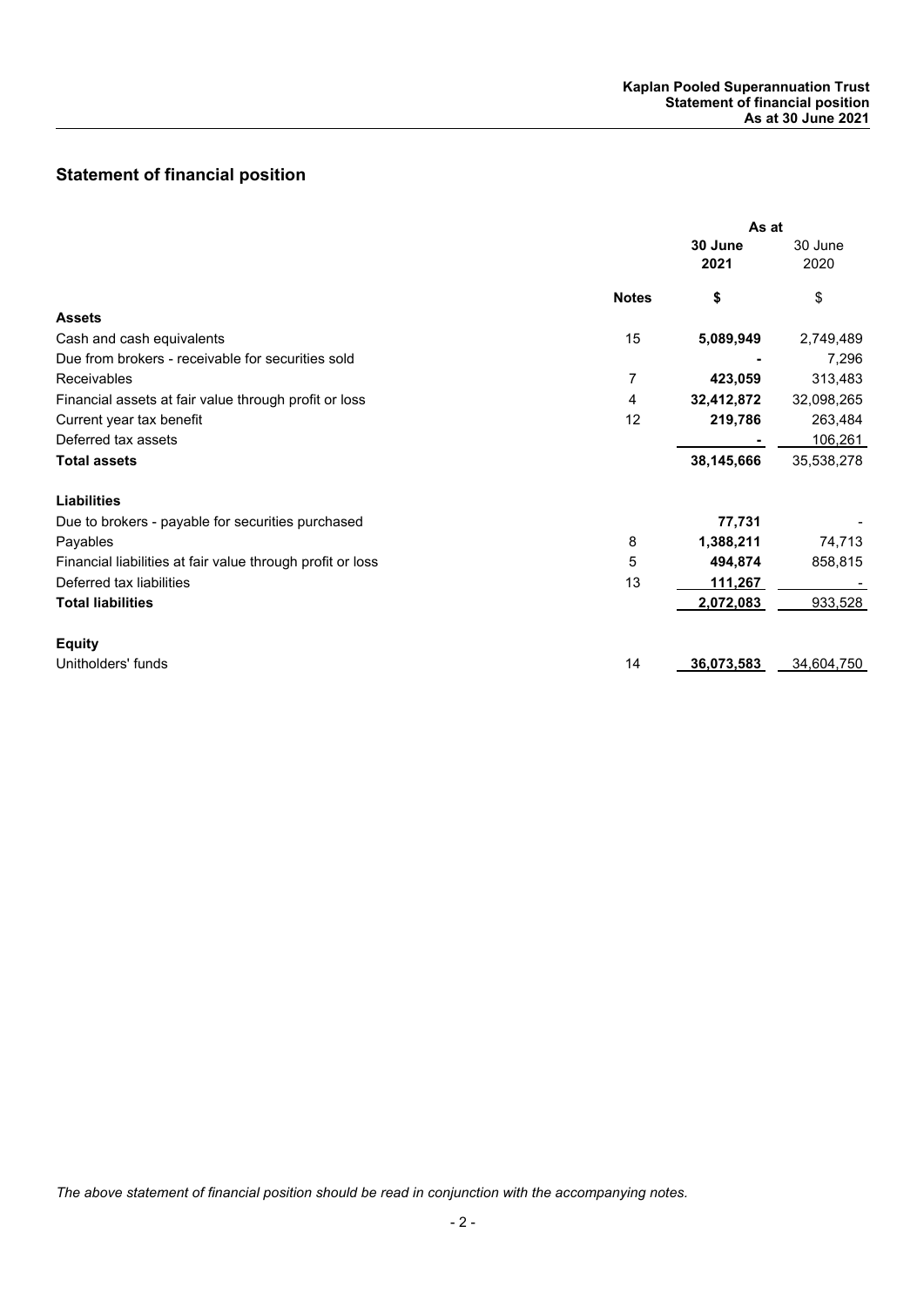# **Statement of changes in equity**

|                                                       | Year ended  |             |
|-------------------------------------------------------|-------------|-------------|
|                                                       | 30 June     | 30 June     |
|                                                       | 2021        | 2020        |
|                                                       | \$          | \$          |
| Total equity at the beginning of the financial year   | 34,604,750  | 39,873,859  |
| Comprehensive income for the reporting period         |             |             |
| Profit/(loss) for the financial year                  | 3,806,267   | (3,250,987) |
| Total comprehensive income for the financial year     | 3,806,267   | (3,250,987) |
| Transactions with owners in their capacity as owners: |             |             |
| Applications                                          | 19,000      | 635,500     |
| Redemptions                                           | (2,356,434) | (2,653,622) |
|                                                       | (2,337,434) | (2,018,122) |
| Total equity at the end of the financial year         | 36,073,583  | 34,604,750  |

*The above statement of changes in equity should be read in conjunction with the accompanying notes.*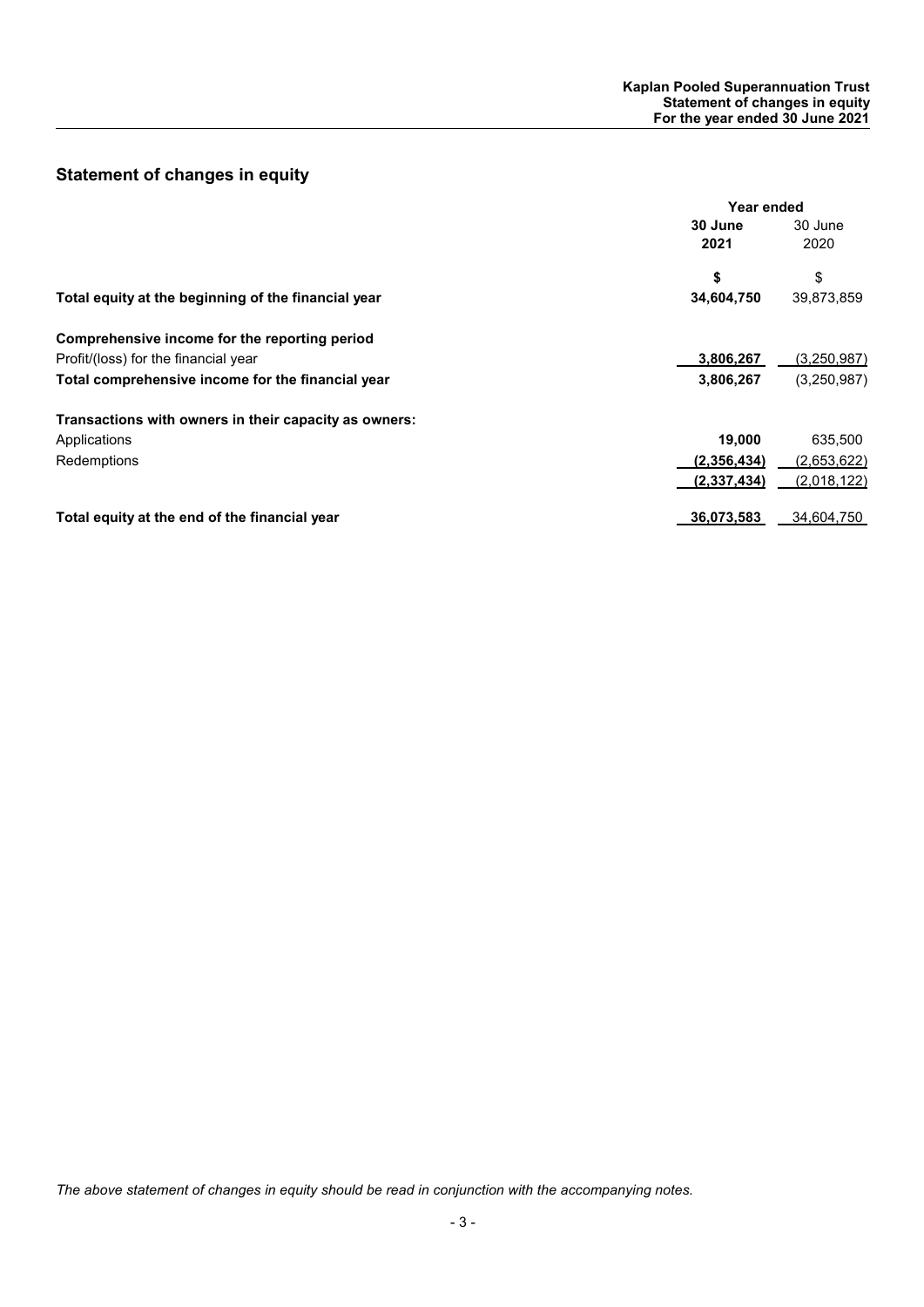# **Statement of cash flows**

|                                                                                  | Year ended   |              |             |
|----------------------------------------------------------------------------------|--------------|--------------|-------------|
|                                                                                  |              | 30 June      | 30 June     |
|                                                                                  |              | 2021         | 2020        |
|                                                                                  | <b>Notes</b> | \$           | \$          |
| Cash flows from operating activities                                             |              |              |             |
| Proceeds from sale of financial instruments at fair value through profit or loss |              | 14,563,315   | 11,794,930  |
| Purchase of financial instruments at fair value through profit or loss           |              | (12,069,988) | (9,363,324) |
| Dividends received                                                               |              | 686,514      | 1,090,993   |
| Distributions received                                                           |              | 480,534      | 537,418     |
| Interest received                                                                |              | 41,404       | 66,008      |
| Other income paid                                                                |              | (85, 822)    | (64, 984)   |
| Manager's and trustee's fees paid                                                |              | (397, 461)   | (417, 943)  |
| Payment of other expenses                                                        |              | (94, 142)    | (129, 623)  |
| Tax instalments received                                                         |              | 270,707      | 345,207     |
| Reduced input tax credit (paid)/received                                         |              | (1, 187)     | 1,361       |
| Net cash inflow provided by operating activities                                 | 15(a)        | 3,393,874    | 3,860,043   |
| Cash flows from financing activities                                             |              |              |             |
| Proceeds from applications by unitholders                                        |              | 19,000       | 635,500     |
| Payments for redemptions by unitholders                                          |              | (1,072,414)  | (2,641,622) |
| Net cash outflow from financing activities                                       |              | (1,053,414)  | (2,006,122) |
| Net increase in cash and cash equivalents                                        |              | 2,340,460    | 1,853,921   |
| Cash and cash equivalents at the beginning of the financial year                 |              | 2,749,489    | 895,568     |
| Cash and cash equivalents at the end of the financial year                       | 15(b)        | 5.089.949    | 2.749.489   |

*The above statement of cash flows should be read in conjunction with the accompanying notes.*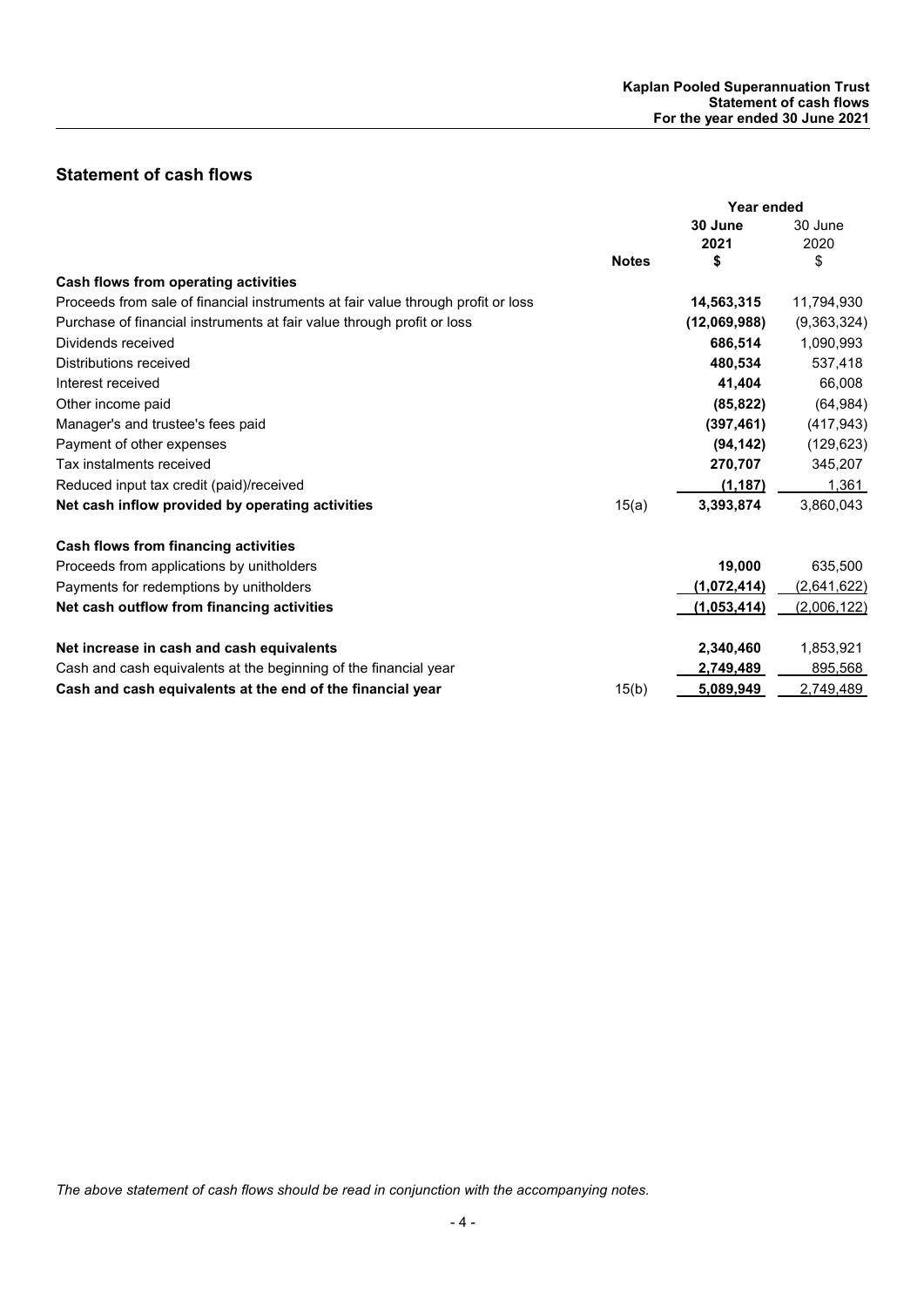## **1 General information**

These financial statements cover Kaplan Pooled Superannuation Trust (ABN 54 808 466 581) ("the Trust") as an individual entity. The Trust provides an opportunity for Australian superannuation funds to invest in a diversified portfolio of investments. It was constituted by a Trust Deed dated 14 March 1996 as amended.

In accordance with amendments to the *Superannuation Industry (Supervision) Act 1993* the Trust is registered with the Australian Prudential Regulation Authority ("APRA") as a Registrable Superannuation Entity ("RSE") (R1001228).

The Trust is an Australian registered Trust.

The manager of the Trust is Kaplan Funds Management Pty Limited (ABN 98 079 218 643) (AFSL 240815).

The Trustee of the Trust during the financial year was Diversa Trustees Limited (ABN 49 006 421 638) (RSE No L0000635).

The address of the Trust's registered office is Level 9, Podium, 530 Collins Street, Melbourne.

### **2 Basis of preparation**

#### **a) Statement of compliance**

The Trust is a for-profit entity for the purposes of preparing the financial statements. The financial statements are general purpose financial statements which have been prepared in accordance with Australian Accounting Standards, other applicable Australian Accounting Standards, the provisions of the Trust Deed and the requirements of the *Superannuation Industry (Supervision) Act 1993* and Regulations.

International Financial Reporting Standards ("IFRS") form the basis of Australian Accounting Standards adopted by the Australian Accounting Standards Board. The financial statements also comply with International Financial Reporting Standards as issued by the International Accounting Standards Board.

The financial statements were authorised by the Trustee on 15 September 2021.

*New/Amended standards and Interpretations adopted by the Trust*

There are no other standards, interpretations or amendments to existing standards that are effective for the first time for the financial year beginning 1 July 2020 that have a material impact on the amounts recognised in the prior periods or will affect the current or future periods.

#### **b) Functional and presentation currency**

The financial statements are presented in Australian dollars, which is the functional currency of the Trust.

Amounts are reported in whole dollars except where otherwise noted.

#### **c) Comparatives**

Where necessary, comparative figures have been reclassified and re-presented for consistency with current year disclosures.

#### **d) Use of estimates and judgements**

The preparation of financial statements requires management to make judgements, estimates and assumptions that affect the application of accounting policies and the reported amounts of asset and liabilities, income and expenses. Actual results may differ from these estimates.

The estimates and underlying assumptions are reviewed on an ongoing basis. Revisions to accounting estimates are recognised in the period in which the estimate is revised and any future period affected.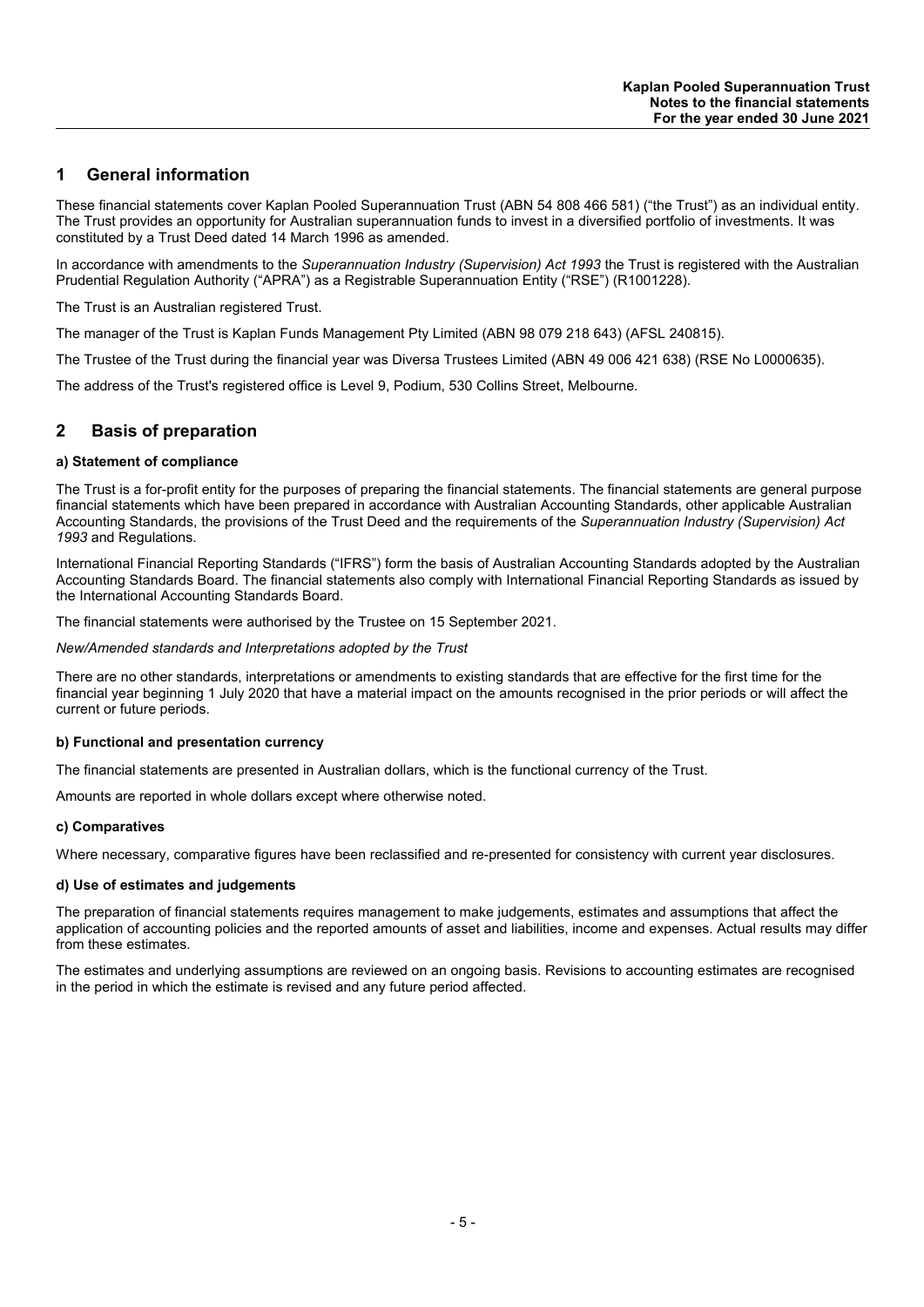### **3 Significant accounting policies**

The accounting policies set out below have been consistently applied to all periods presented in these financial statements.

#### **(a) Financial instruments**

#### *Classification*

Classification and measurement of debt securities is driven by the Trust's business model for managing the financial assets and the contractual cash flow characteristics of the financial assets.

A debt instrument is measured at amortised cost if the objective of the business model is to hold the financial asset for the collection of the contractual cash flows and the contractual cash flows under the instrument represent solely payments of principal and interest ("SPPI").

A debt instrument is measured at fair value through other comprehensive income if the objective of the business model is to hold the financial asset both to collect contractual cash flows from SPPI and to sell.

All other debt instruments must be recognised at fair value through profit or loss. A Trust may however, at initial recognition, irrevocably designate a financial asset as measured at fair value through profit or loss if doing so eliminates or significantly reduces a measurement or recognition inconsistency.

Derivative and equity instruments are measured at fair value through profit or loss unless, for equity instruments not held for trading, an irrevocable option is taken to measure at fair value through other comprehensive income.

#### *Assets*

The Trust classifies its investments based on its business model for managing those financial assets and the contractual cash flow characteristics of the financial assets. The Trust's portfolio of financial assets is managed and performance is evaluated on a fair value basis in accordance with the Trust's documented investment strategy. The Registrable Superannuation Entity evaluates the information about these financial assets on a fair value basis together with other related financial information.

Equity securities and derivatives are measured at fair value through profit or loss.

For debt securities, the contractual cash flows are solely payments of principal and interest, however they are neither held for collecting contractual cash flows nor held both for collecting contractual cash flows and for sale. The collection of contractual cash flows is only incidental to achieving the Trust's business model's objective. Consequently, the debt securities are measured at fair value through profit or loss.

For other receivables and payables, including amounts due to/from brokers, these balances are classified at amortised cost as they are deemed to be held in a business model with the objective to collect contractual cash flows through to maturity, and whose terms meet the SPPI criterion by virtue of the fact that payments pertain to only principal and/or simple interest and have a maturity of less than 12 months.

#### *Liabilities*

Derivative contracts that have a negative fair value are presented as liabilities at fair value through profit or loss.

#### *Impairment*

AASB 9 requires the Trust to record an allowance for expected credit losses (ECLs) for all financial assets held at amortised cost.

The ECL approach is based on the difference between the contractual cash flows due in accordance with the contract and all the cash flows that the Trust expects to receive. The shortfall is then discounted at an approximation to the asset's original effective interest rate.

For receivables, due from brokers, margin accounts and applications receivable, the Trust has applied the standard's simplified approach and has calculated ECLs based on lifetime expected credit losses. The Trust has established a provision matrix that is based on the Trust's historical credit loss experience, adjusted for forward-looking factors specific to the debtors and the economic environment.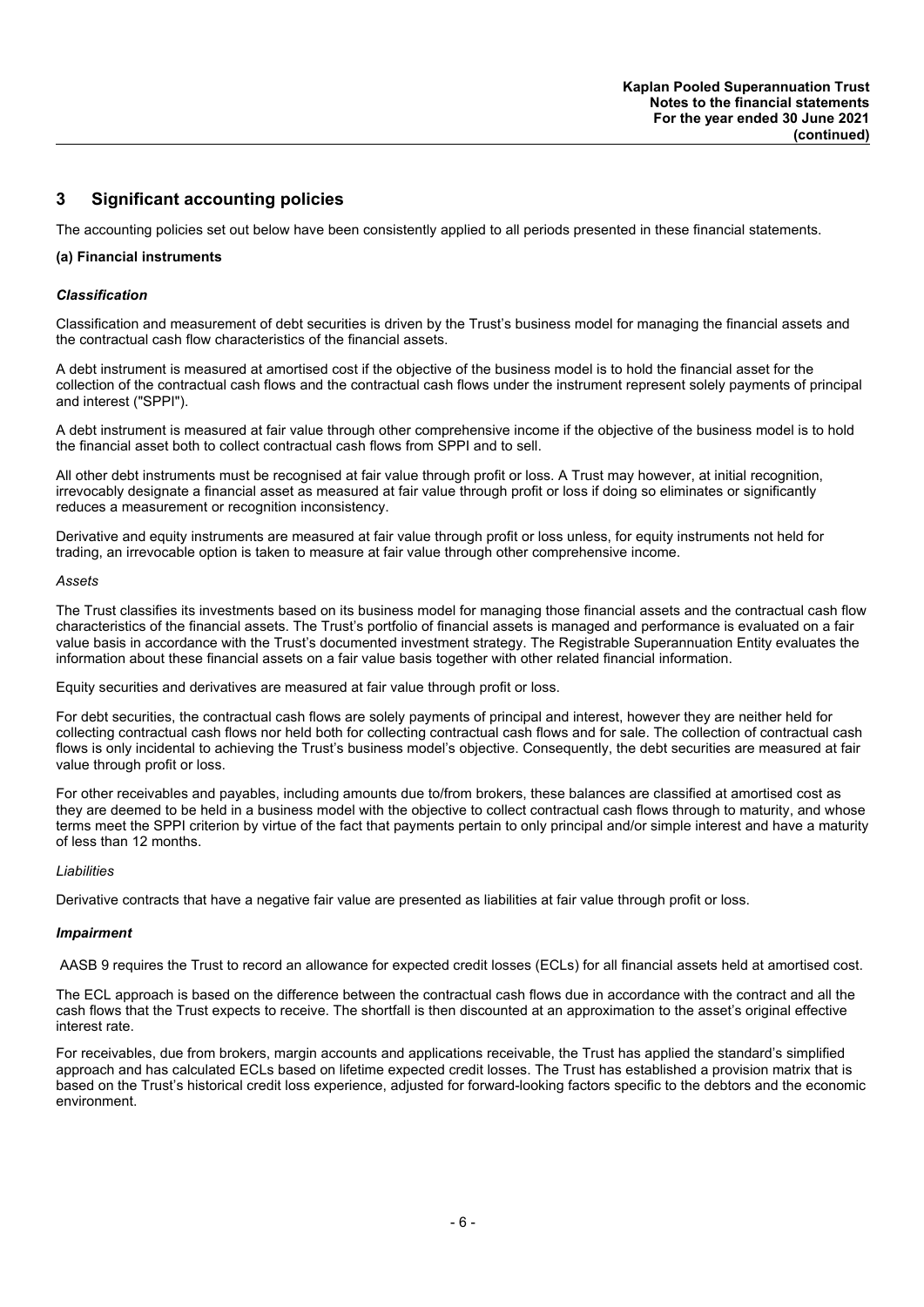# **3 Significant accounting policies (continued)**

#### **(a) Financial instruments (continued)**

#### *Impairment(continued)*

The Trust considers a financial asset in default when contractual payment are 90 days past due. However, in certain cases, the Trust may also consider a financial asset to be in default when internal or external information indicates that the Trust is unlikely to receive the outstanding contractual amounts in full before taking into account any credit enhancements held by the Trust.

#### *Recognition/derecognition*

The Trust recognises financial assets and financial liabilities on the date it becomes party to the contractual agreement (trade date) and recognises changes in the fair value of the financial assets or financial liabilities from this date.

Investments are derecognised when the right to receive cash flows from the investments have expired or have been transferred and the Trust has transferred substantially all of the risks and rewards of ownership.

#### *Measurement*

#### *Financial assets and liabilities held at fair value through profit or loss*

At initial recognition, the Trust measures a financial asset or liability at its fair value. Transaction costs of financial assets and liabilities carried at fair value through profit or loss are expensed in the Statement of comprehensive income.

Subsequent to initial recognition, all financial assets and financial liabilities at fair value through profit or loss are measured at fair value. Gains and losses arising from changes in the fair value of the 'financial assets or financial liabilities at fair value through profit or loss' category are presented in the Statement of comprehensive income within net gains/(losses) on financial instruments held at fair value through profit or loss in the period in which they arise.

#### *Offsetting financial instruments*

Financial assets and liabilities are offset and the net amount reported in the balance sheet when there is a legally enforceable right to offset the recognised amounts and there is an intention to settle on a net basis, or realise the asset and settle the liability simultaneously.

#### **(b) Unitholders' funds**

The Trust issues redeemable units, which are redeemable at the holder's option and are classified as equity in accordance with AASB 132 *Financial Instruments: Presentation.*

Should the terms or conditions of the redeemable units change such that they no longer comply with the criteria for classification as equity in AASB 132, the redeemable units would be reclassified to a financial liability from the date the instrument ceases to meet the criteria. The financial liability would be measured at the instrument's fair value at the date of reclassification. Any difference between the carrying amount of the equity instrument and the fair value of the liability at the date of reclassification would be recognised in equity.

Redeemable units can be sold back to the Trust at any time for cash equal to a proportionate share of the Trust's net asset value.

The consideration received or paid for units is based on the value of the Trust's net assets value per redeemable unit at the date of the transaction. In accordance with the provisions of the Trust Deed, investment positions are valued based on the last traded market price, net of transaction costs, for the purpose of determining the Trust's net asset value for unit pricing purposes. The Trust's net asset value per unit is calculated by dividing the Trust's net assets by the total number of outstanding units.

#### **(c) Cash and cash equivalents**

Cash comprises cash on hand and cash at bank.

Cash equivalents are short term, highly liquid investments that are readily convertible to known cash amounts which are subject to an insignificant risk of changes in value.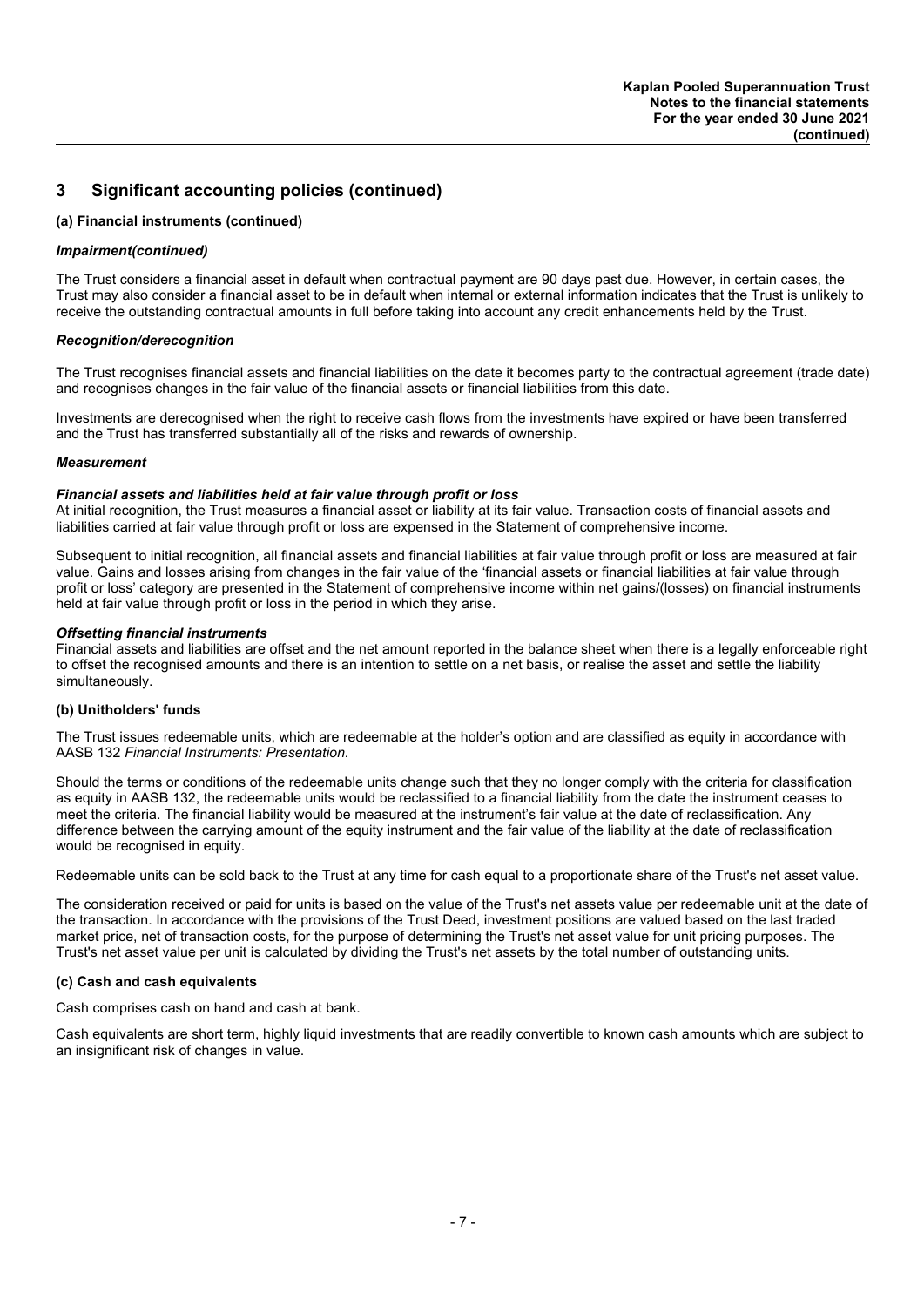# **3 Significant accounting policies (continued)**

#### **(d) Due from/to brokers**

Amounts due from/to brokers represent receivables for securities sold and payables for securities purchased that have been contracted for but not yet delivered by the end of the year. The due from brokers balance is held for collection and consequently measured at amortised cost.

These amounts are recognised initially at fair value and subsequently measured at amortised cost. At each reporting date, the Fund shall measure the loss allowance on amounts due from the broker at an amount equal to the lifetime expected credit losses if the credit risk had increased significantly since the initial recognition. If, at the reporting date, the credit risk has not increased significantly since the initial recognition, the Fund shall measure the loss allowance at an amount equal to 12-month expected credit losses. Significant financial difficulties of the broker, probability that the broker will enter bankruptcy or financial reorganisation, and default in payments are all considered indicators that a loss allowance may be required. If the credit risk increases to the point that it is considered to be credit impaired, interest income will be calculated based on the gross carrying amount adjusted for the loss allowance. A significant increase in credit risk is defined by the management as any contractual payment which is more than 30 days past due. Any contractual payment which is more than 90 days past due is considered credit impaired.

#### **(e) Receivables**

Receivable amounts are generally received within 60 days of being recorded as receivable.

#### **(f) Payables**

Other payables are payable on demand or over short time frames of less than 60 days.

#### **(g) Revenue recognition**

#### *Interest*

Interest income is recognised on the Statement of comprehensive income as it accrues, taking into account the effective yield on the financial asset. Interest income not received at reporting date is reflected on the balance sheet as a receivable.

#### *Distributions*

Distributions from managed investment schemes are recognised on the date the unit value is quoted ex-distribution and if not received at reporting date, are reflected on the balance sheet as a receivable.

#### *Dividends*

Income from dividends is recognised on the date the shares are quoted ex-dividend and if not received at reporting date, are reflected on the balance sheet as a receivable.

#### **(h) Income tax**

Income tax expense or benefit accrued for the year comprises of current and deferred tax.

#### *Current tax*

Current tax is calculated by reference to the amount of income taxes payable or recoverable in respect of the taxable profit or tax loss for the period. It is calculated using tax rates and tax laws that have been enacted or substantively enacted on reporting date. Current tax for current and prior periods is recognised as a liability (or asset) to the extent that it is unpaid (or refundable).

#### *Deferred tax*

Deferred tax is provided using the balance sheet method, providing for temporary differences between the carrying amount of assets and liabilities for financial reporting purposes and the amounts used for taxation purposes. The amount of deferred tax provided is based on the expected manner of realisation of the asset or settlement of the liability, using tax rates enacted or substantively enacted at reporting date.

The measure of deferred tax reflects the tax consequences that would follow the manner in which the Trust expects, at the end of the financial year, to recover or settle the carrying amount of its assets and liabilities.

A deferred tax asset is recognised only to the extent that it is probable that future taxable profits will be available against which the asset can be utilised. Deferred tax assets are reviewed at each reporting date and are reduced to the extent that it is no longer probable that the related tax benefit will be realised. Further, the Trust applies a deferred tax asset cap in line with its current deferred tax asset capping policy, whereby any deferred tax asset is capped at 3% of the Trust's net assets.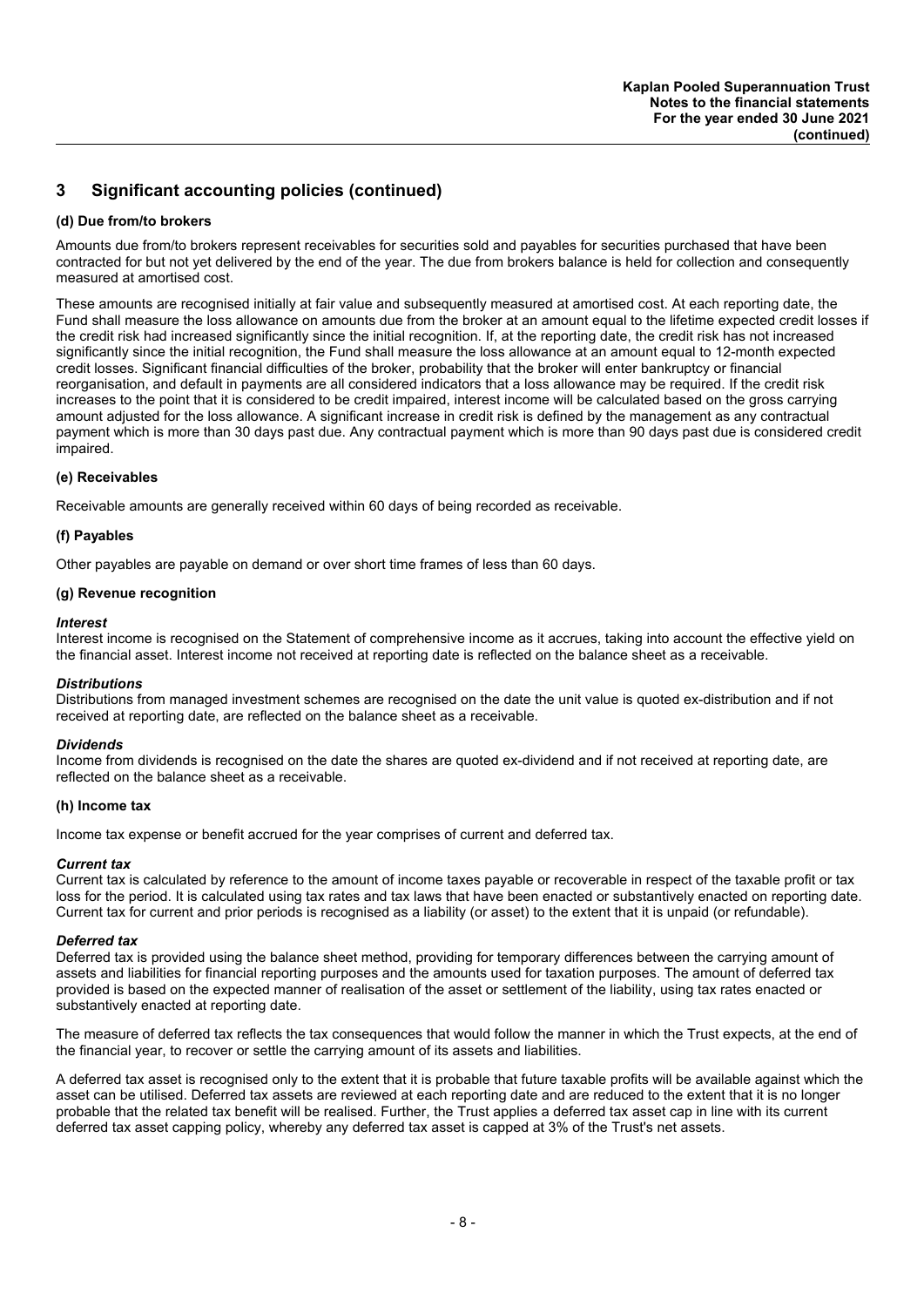# **3 Significant accounting policies (continued)**

#### **(i) Goods and services tax (GST)**

Revenue, expenses and assets are recognised net of amounts of goods and services tax (GST) recoverable from the Australian Taxation Office (ATO) as a reduced input tax credit (RITC). In circumstances where GST is not recoverable, the GST is recognised as part of the cost of acquisition of the asset or as part of the expense.

Receivables and payables are stated with the amount of GST included.

The net amount of GST recoverable from, or payable to, the ATO is included as a current asset or liability on the balance sheet.

Cash flows are included on the Statement of cash flows on a gross basis. The GST component of cash flows arising from investing and financing activities, which are recoverable from, or payable to the ATO, is classified as operating cash flows.

#### **(j) New standards, interpretations and other authoritative pronouncements**

There are no new accounting standards and other authoritative pronouncements that are expected to have a material impact on the Trust.

#### **(k) Other legislative/government developments**

#### *Climate related and other emerging risk disclosure*

Australian financial regulators have been focusing on the impacts and risks of climate change to the economy and on entities' future financial prospects. As such, the Task Force for Climate-related Financial Disclosures (TCFD) developed a set of framework and voluntary climate-related financial risk disclosures to help organisations evaluate and disclose, as part of their financial statement preparation and reporting processes, the climate-related risks and opportunities that are most pertinent to their business activities.

Financial regulators have agreed that climate-related risks are a potential source of systemic financial risk that need to be addressed to ensure the future stability and resilience of the financial system. This is leading to changes in supervisory expectations of financial services entities and to regulatory change.

#### **(l) Rounding of amounts**

Amounts in the financial statements have been rounded to the nearest dollar, unless otherwise indicated.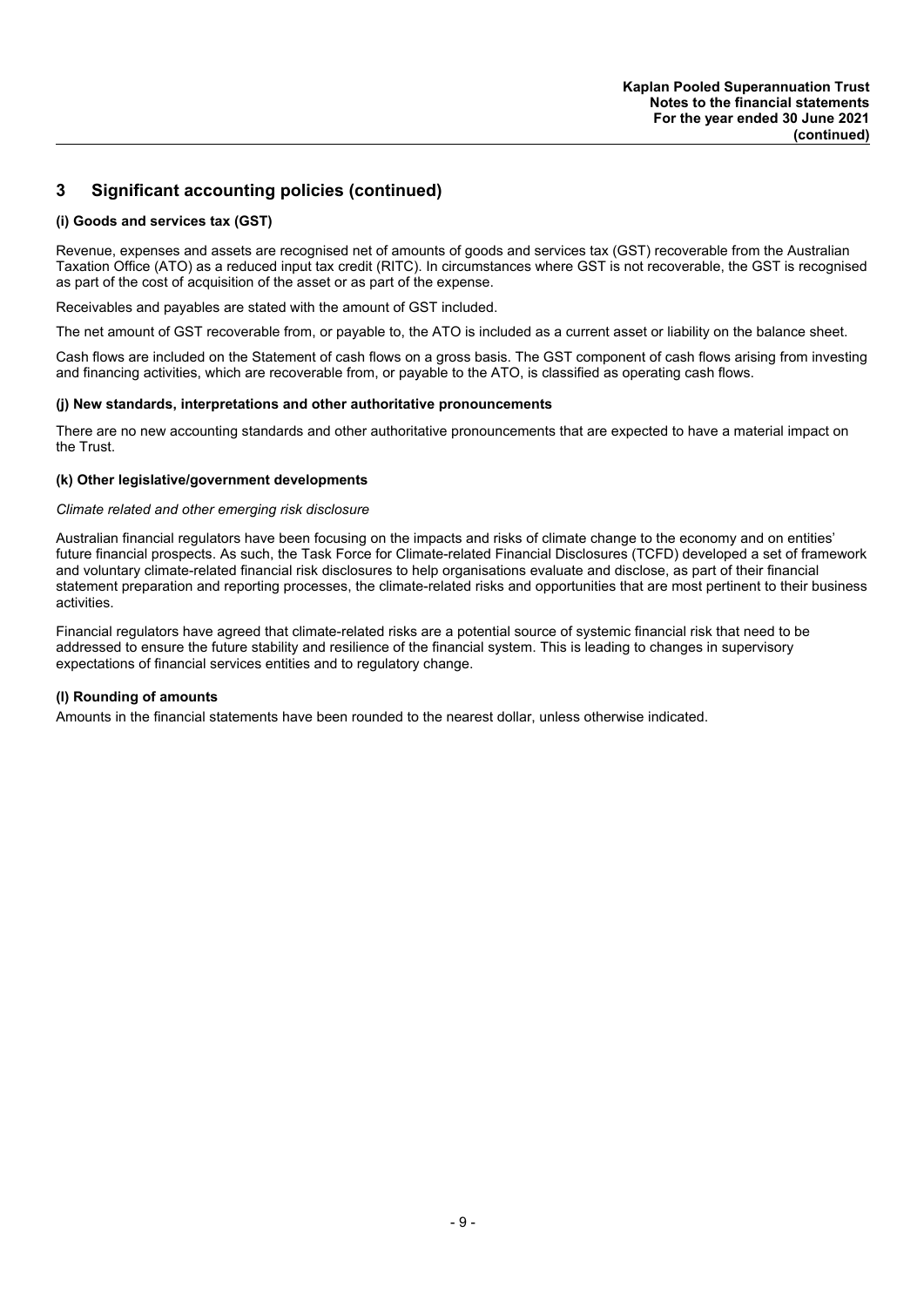## **4 Financial assets at fair value through profit or loss**

|                                                             | 30 June    | 30 June    |
|-------------------------------------------------------------|------------|------------|
|                                                             | 2021       | 2020       |
|                                                             | \$         | \$         |
| Financial assets at fair value through profit or loss       |            |            |
| Listed equities                                             | 14,120,345 | 12,747,269 |
| Listed infrastructure trusts                                | 1,964,605  | 1,268,041  |
| Listed property trusts                                      | 6,357,227  | 6,973,017  |
| Preference shares - redeemable                              | 8,978,845  | 10,100,932 |
| Floating rate notes                                         | 991,850    | 1,009,006  |
| Total financial assets at fair value through profit or loss | 32,412,872 | 32,098,265 |

An overview of the risk exposures relating to financial assets at fair value through profit or loss is included in note 17.

## **5 Financial liabilities at fair value through profit or loss**

|                                                                  | 30 June | 30 June |
|------------------------------------------------------------------|---------|---------|
|                                                                  | 2021    | 2020    |
|                                                                  |         | \$      |
| Financial liabilities at fair value through profit or loss       |         |         |
| Exchange traded options                                          | 494.874 | 858.815 |
| Total financial liabilities at fair value through profit or loss | 494.874 | 858.815 |

An overview of the risk exposures relating to financial liabilities at fair value through profit or loss is included in note 17.

Information regarding the composition of options held for trading by the Trust is set out in note 17.

### **6 Net gains/(losses) on financial instruments at fair value through profit or loss**

Net gains/(losses) recognised in relation to financial assets and financial liabilities at fair value through profit or loss:

|                                                                                   | 30 June<br>2021 | 30 June<br>2020 |
|-----------------------------------------------------------------------------------|-----------------|-----------------|
|                                                                                   |                 | \$              |
| <b>Financial assets</b>                                                           |                 |                 |
| Net gains/(losses) on financial assets at fair value through profit or loss       | 3.113.909       | (5,653,734)     |
| <b>Financial liabilities</b>                                                      |                 |                 |
| Net gains/(losses) on financial liabilities at fair value through profit or loss  | (27.061)        | 690.630         |
| Net gains/(losses) on financial instruments at fair value through profit and loss | 3.086.848       | (4,963,104)     |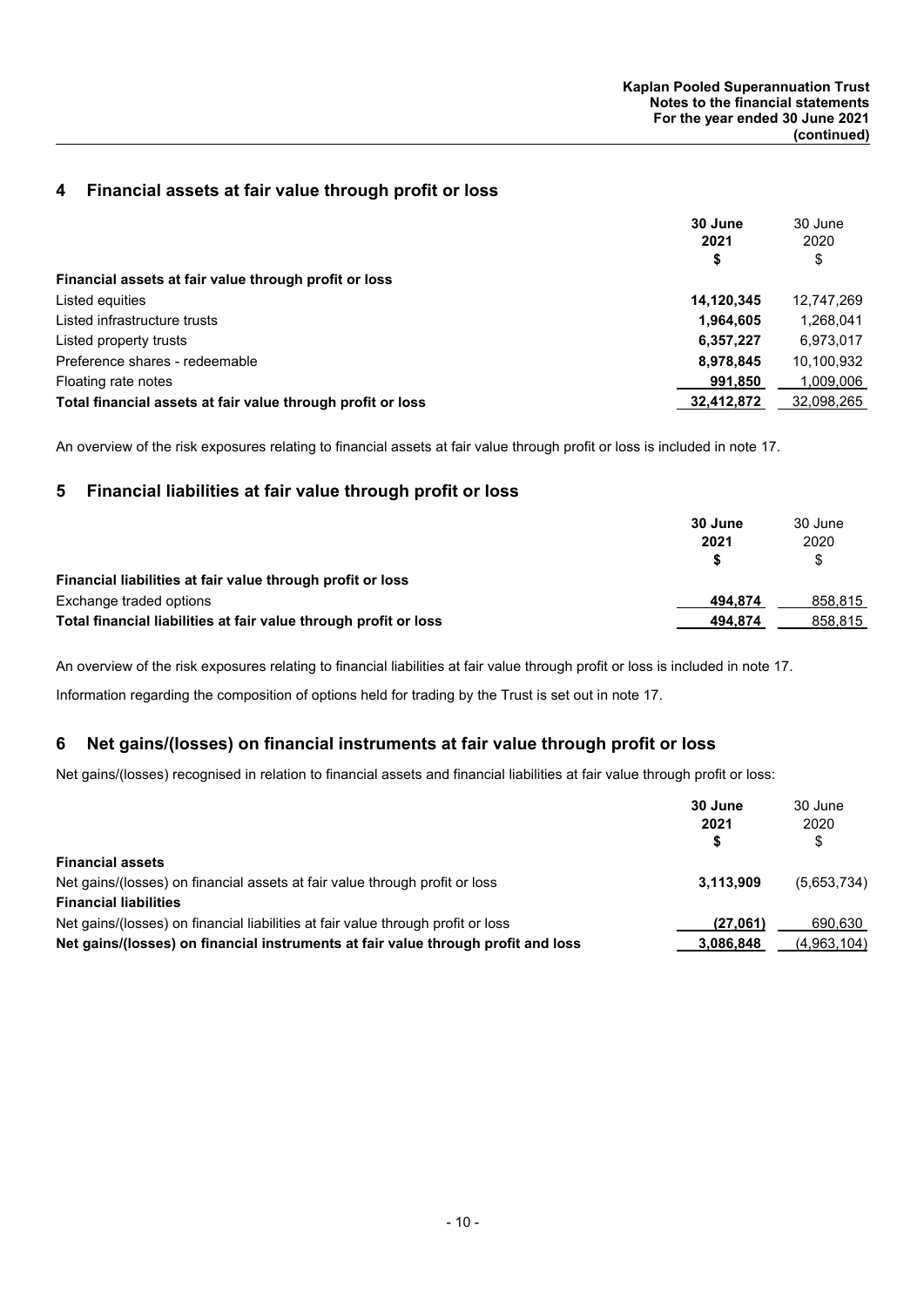## **7 Receivables**

|                          | 30 June | 30 June |
|--------------------------|---------|---------|
|                          | 2021    | 2020    |
|                          | \$      | \$      |
| Interest receivable      | 9,366   | 10,322  |
| Dividends receivable     | 59,316  | 21,502  |
| Distributions receivable | 128,755 | 143,224 |
| <b>GST</b> receivable    | 12.622  | 11,435  |
| Other receivables        | 213,000 | 127,000 |
|                          | 423,059 | 313,483 |

Due to the short term nature of these receivables, their carrying value is assumed to approximate their net market value. The maximum exposure to credit risk is the net market value of receivables. Information regarding credit risk exposure is set out in note 17.

#### **8 Payables**

|                                   | 30 June<br>2021 | 30 June<br>2020 |
|-----------------------------------|-----------------|-----------------|
|                                   | \$              | \$              |
| Redemption payable                | 1,296,020       | 12,000          |
| Custody fees payable              | 7,897           | 7,879           |
| Audit fees payable                | 45,798          | 20,973          |
| Investment manager's fees payable | 29.540          | 27,013          |
| Trustee's fees payable            | 8,956           | 6,848           |
|                                   | 1,388,211       | 74,713          |

Due to the short term nature of these payables, their carrying value is assumed to approximate their net market value. Information regarding interest rate, foreign exchange and liquidity risk exposure is set out in note 17.

### **9 Other operating expenses**

|                   | 30 June | 30 June |
|-------------------|---------|---------|
|                   | 2021    | 2020    |
|                   | S       | \$      |
| Transaction costs | 47,584  | 33,664  |
| Registry fees     | 15,204  | 13,243  |
|                   | 62,788  | 46,907  |

## **10 Auditor's remuneration**

During the financial year the following fees were paid or payable for services provided by the auditor of the Trust:

|                                  | 30 June<br>2021<br>S | 30 June<br>2020<br>\$ |
|----------------------------------|----------------------|-----------------------|
| Remuneration for audit services: |                      |                       |
| - PwC                            | 42,364               | 38,372                |
| - Other                          | 3,077                | 2,915                 |
|                                  | 45,441               | 41,287                |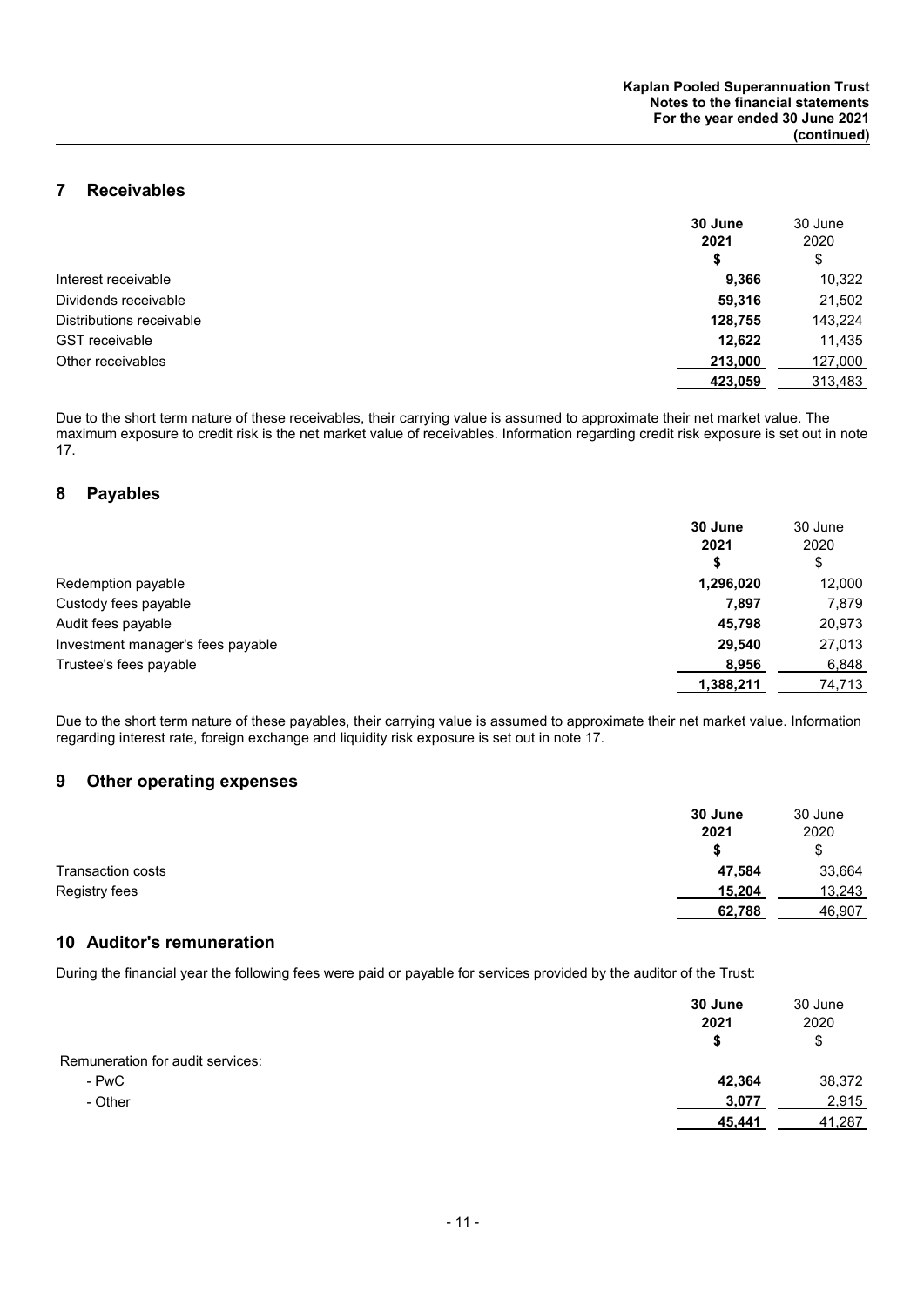## **11 Income tax (benefit)/expense**

|                                                                                         | 30 June    | 30 June          |
|-----------------------------------------------------------------------------------------|------------|------------------|
|                                                                                         | 2021       | 2020             |
|                                                                                         | S          | \$               |
| (a) Income tax (benefit)                                                                |            |                  |
| Current tax                                                                             | (219, 786) | (263, 484)       |
| Movement in deferred tax                                                                | 217,528    | (367, 512)       |
| Adjustment for current tax of prior periods                                             | (7, 223)   | (2, 447)         |
|                                                                                         | (9,481)    | (633, 443)       |
| Deferred income tax (revenue)/expense included in tax expense comprises:                |            |                  |
| Decrease/(Increase) in deferred tax assets                                              | 106,261    | (106, 261)       |
| Increase/(Decrease) in deferred tax liabilities                                         | 111,267    | (261,251)        |
|                                                                                         | 217,528    | (367, 512)       |
| Reconciliation between income tax (benefit)/expense to prima facie tax payable<br>(b)   |            |                  |
| Operating profit for the year before income tax (benefit)/expense                       | 3,796,786  | (3,884,430)      |
| Tax at the complying superannuation fund tax rate of 15% (2020 - 15%)                   | 569,518    | (582, 665)       |
| Tax effect of amounts which are not deductible/(taxable) in calculating taxable income: |            |                  |
| Imputation/foreign tax credits                                                          | (245, 465) | (388, 047)       |
| Other                                                                                   | (326, 311) | 338,359          |
|                                                                                         | (571, 776) | (49, 688)        |
| Adjustment for current tax of prior periods                                             | (7, 223)   | (1,090)          |
| Income tax (benefit)                                                                    | (9, 481)   | <u>(633,443)</u> |

# **12 Current tax assets and liabilities**

The current tax asset for the Trust of \$219,786 (2020: \$263,484) represents the amount of income taxes refundable in respect of the current and prior financial year.

# **13 Deferred tax assets/(liabilities)**

|                                                                                             | 30 June   | 30 June |
|---------------------------------------------------------------------------------------------|-----------|---------|
|                                                                                             | 2021      | 2020    |
|                                                                                             |           | S       |
| The balance comprises temporary differences attributable to:                                |           |         |
| Net unrealised (gains)/losses on financial instruments at fair value through profit or loss | (111.267) | 106.261 |
| Total deferred tax (liabilities)/assets                                                     | (111.267) | 106.261 |

The deferred tax liabilities as at 30 June 2021: \$111,267 (30 June 2020: deferred tax assets of \$106,261) relates to the taxable realised and unrealised capital gains on investments that have been recognised.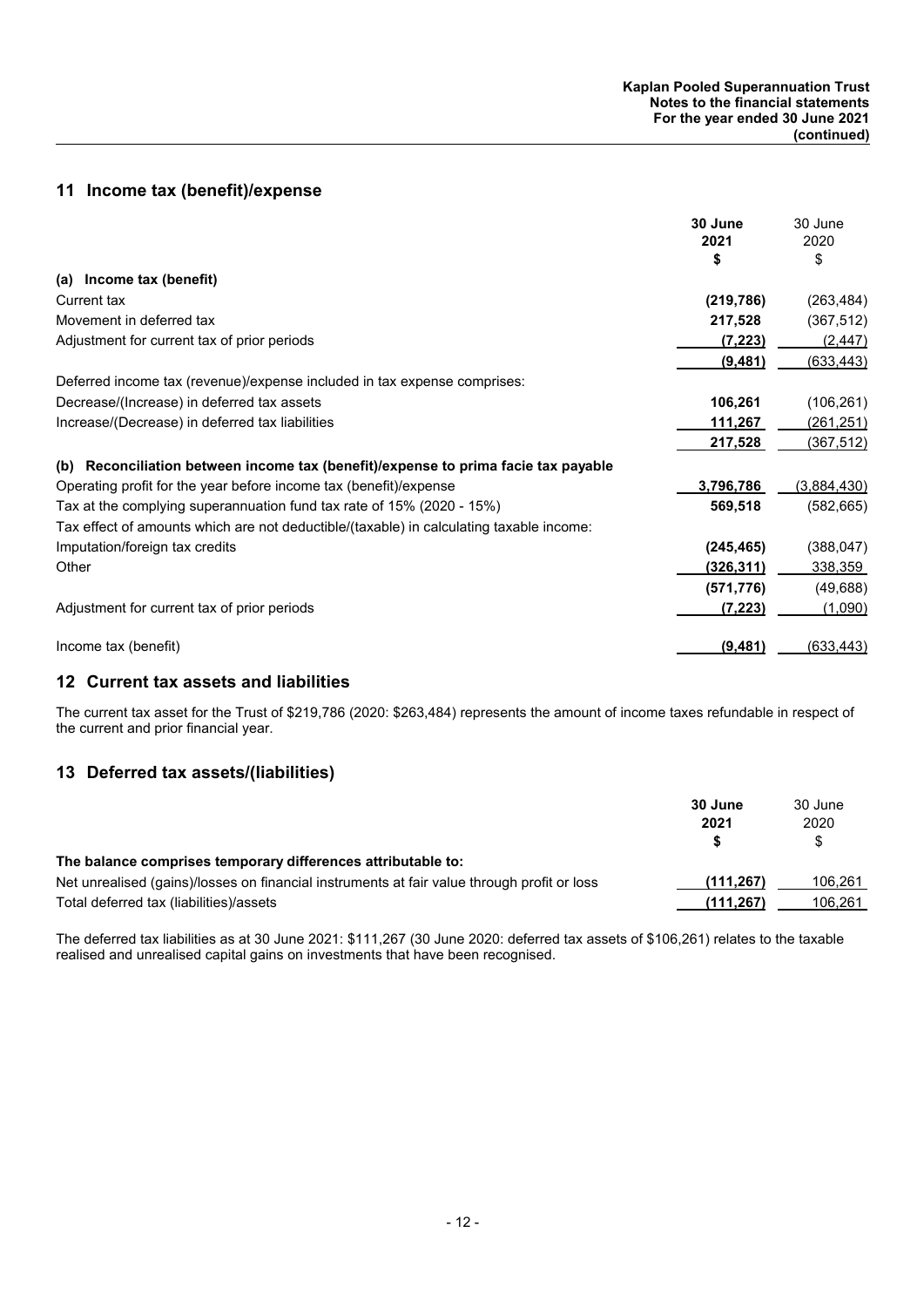## **14 Unitholders' funds**

Movements in number of units and unitholders' funds during the financial year were as follows:

|                                                               | Year ended   |            |             |                 |  |
|---------------------------------------------------------------|--------------|------------|-------------|-----------------|--|
|                                                               | 30 June      | 30 June    | 30 June     | 30 June<br>2020 |  |
|                                                               | 2021         | 2020       | 2021        |                 |  |
|                                                               | <b>Units</b> | Units      |             | \$              |  |
| Net assets attributable to unitholders                        |              |            |             |                 |  |
| Opening balance                                               | 6,106,718    | 6,472,036  | 34,604,750  | 39,873,859      |  |
| Applications                                                  | 207.941      | 109.642    | 19,000      | 635,500         |  |
| Redemptions                                                   | (590, 820)   | (474, 960) | (2,356,434) | (2,653,622)     |  |
| Increase/(decrease) in net assets attributable to unitholders |              |            | 3,806,267   | (3,250,987)     |  |
| Closing balance                                               | 5,723,839    | 6,106,718  | 36,073,583  | 34,604,750      |  |

As stipulated within the Trust Deed, each unit represents a right to an individual share in the Trust and does not extend to a right in the underlying assets of the Trust. There are no separate classes of units and each unit has the same rights attaching to it as other units of the Trust.

### **15 Notes to the statement of cash flows**

For the purpose of the Statement of cash flows, cash includes cash on hand and cash at bank. Cash at end of financial year as shown on the Statement of cash flows is reconciled to the related items on the balance sheet as follows:

|                                                                                  | 30 June      | 30 June     |
|----------------------------------------------------------------------------------|--------------|-------------|
|                                                                                  | 2021         | 2020        |
|                                                                                  | \$           | \$          |
| (a) Reconciliation of profit to net cash inflow from operating activities        |              |             |
| Profit/(loss) for the year                                                       | 3,806,267    | (3,250,987) |
| Proceeds from sale of financial instruments at fair value through profit or loss | 14,563,315   | 11,794,930  |
| Purchase of financial instruments at fair value through profit or loss           | (12,069,988) | (9,363,324) |
| Net (gains)/losses on financial instruments at fair value through profit or loss | (3,086,848)  | 4,963,104   |
| Net change in receivables and other assets                                       | (109,576)    | 29,858      |
| Net change in accounts payable and accrued liabilities                           | 29,478       | (25, 302)   |
| Net change in provision for income tax refundable                                | 149,959      | (26, 985)   |
| Net change in deferred tax liabilities                                           | 111,267      | (261, 251)  |
| Net cash inflow from operating activities                                        | 3,393,874    | 3,860,043   |
| Reconciliation of cash and cash equivalents<br>(b)                               |              |             |
| Cash at bank                                                                     | 5,089,949    | 2,749,489   |
|                                                                                  | 5,089,949    | 2,749,489   |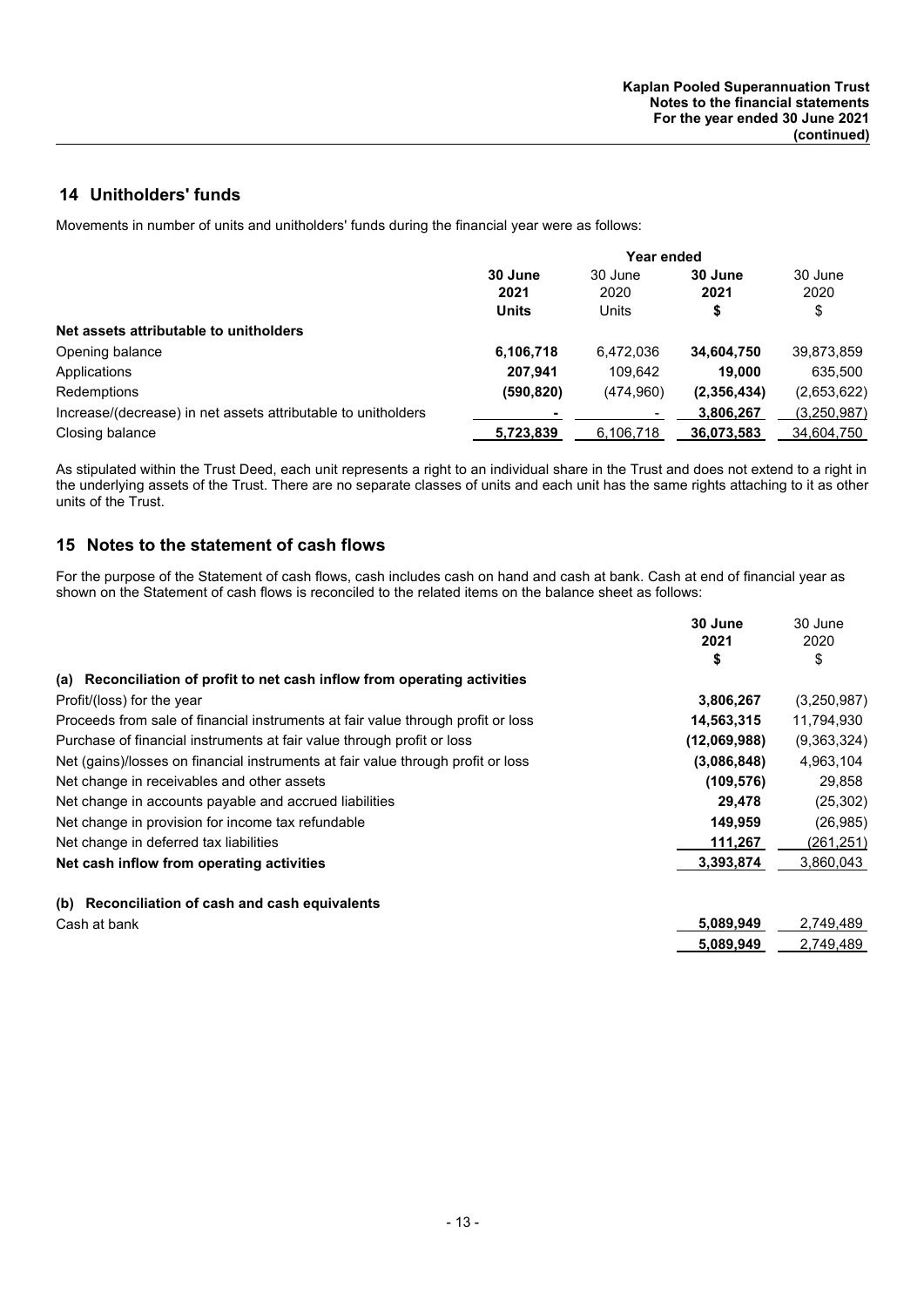### **16 Related parties**

#### **(a) Trustee and key management personnel**

#### **Trustee Company**

The Trustee of the Trust during the period was Diversa Trustees Limited (ABN 49 006 421 638; AFSL 235153; RSE Licence L0000635).

M. Terlet (Chairperson), appointed 16 Feburary 2021

- V. Plant, appointed 4 May 2017
- R. Beard, appointed 16 February 2021
- A. Peterson, appointed 28 June 2019
- F. McNabb, appointed 28 June 2019
- R. FitzRoy, appointed 21 December 2017, resigned 16 February 2021
- M. Jones, appointed 1 September 2014, resigned 16 February 2021

None of the directors nor the Trustee are or were investors in the Trust.

#### **Remuneration of directors of the Trustee**

There have been no transactions between the Trustee and the Trust other than trustee fees disclosed on the Statement of comprehensive income. The compensation received or due and receivable by the Trustee from the Trust in connection with the trusteeship of the Trust was \$ 89,634 (2020: \$82,371), which includes the Operational Risk Trustee Capital ("ORTC") contribution in 2021.

The directors of the Trustee do not receive remuneration directly from the Trust or the Manager.

#### **(b) Other entities with significant influence over the Trust**

#### **Manager**

The Manager of the Trust is Kaplan Funds Management Pty Limited (ABN 98 079 218 643) (AFSL 240815), a wholly owned subsidiary of Kaplan Partners Pty Limited. Key management personnel include persons who were directors of the Manager at any time during the financial year.

The directors of Kaplan Funds Management Pty Limited were as follows:

Sam Kaplan, appointed 11 July 1997 John Gerahty, appointed 14 November 2006 Doug Hew, appointed 10 November 2006 Gilles Kryger, appointed 14 November 2006

None of the directors were investors in the Trust.

#### **Remuneration of the Manager**

Under the terms of the Trust Deed the Manager is entitled to receive compensation for services provided to the Trust.

(i) A management fee of 0.87% p.a. (2020: 0.87%p.a.) of the gross asset value, calculated monthly and paid monthly. For the year ended 30 June 2021, the Manager received a management fee of \$312,462 (2020: \$329,604).

(ii) A performance fee of 15% of the net performance above the S&P/ASX200 Accumulation Index. For the financial year ended 30 June 2021, the Manager received a performance fee of \$Nil (2020: \$Nil).

The performance fee is subject to a high water mark, requiring any performance deficit against the benchmark Index to be recouped before the next performance fee is applicable.

As at 30 June 2021, the high water mark had not been reached and therefore no performance fee is applicable for the financial year.

As per the Product Disclosure Statement, if the expenses of the Trust exceed the defined threshold, Kaplan Funds Management Pty Limited will pay the excess.

The directors of the Manager do not receive remuneration directly from the Trust.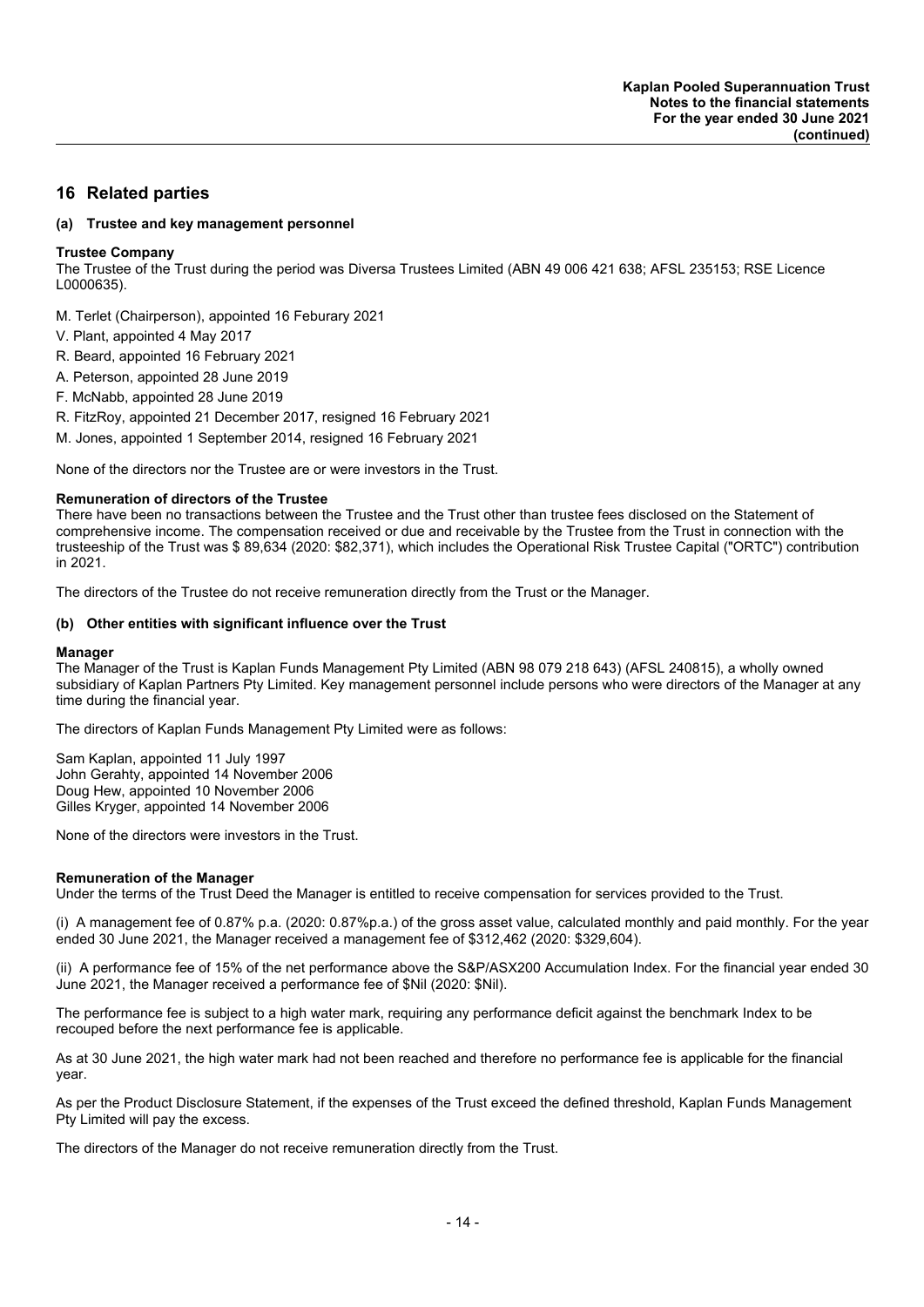### **16 Related parties (continued)**

#### **(b) Other entities with significant influence over the Trust (continued)**

#### **Other related party transactions**

All transactions between related parties have been made on commercial terms and conditions.

There were no other transactions between the Trust and the Manager during the financial year.

#### **Investments**

The Trust did not hold any investments in Kaplan Funds Management Pty Limited or its affiliates as at 30 June 2021 and 30 June 2020.

### **17 Additional financial instruments disclosure**

#### **(a) Financial instruments management**

The investments of the Trust (other than cash held for meeting daily administrative and benefit expenses), are managed on behalf of the Trustee by specialist investment managers in accordance with the investment strategy to achieve the Trust's investment objectives.

The Trustee has engaged an asset consultant to monitor and provide regular reports on the Trust's investments to the Trustee. The Trustee may seek information from the trustee and/or manager of each collective investment (and also may seek independent advice from other qualified persons) so as to determine the nature and extent of any risks, and the expected returns, associated with each investment prior to determining its suitability as an investment for the Trust.

NAS Custodian acts as master custodian on behalf of the Trustee and as such provides services including physical custody and safekeeping of assets, settlement of trades, collection of dividends and accounting for investment transactions.

The Trust's financial assets and liabilities recognised on the balance sheet are carried at their net market value, which directors believe approximate their fair value.

#### **(b) Significant accounting policies**

Details of the significant accounting policies and methods recognised, including the criteria for recognition, the basis of measurement and the basis on which revenues and expenses are recognised, in respect of each class of financial asset and financial liability are disclosed in note 3 to the financial statements.

#### **(c) Capital risk management**

The Trustee has established an ORTC amount in response to the operational risk financial requirement introduced into the *Superannuation Industry (Supervision) Act 1993* from 1 July 2013. The capital amount is operated in accordance with the Operational Risk Financial Requirement Strategy. The purpose is to provide funding for incidents where losses may arise from operational risk event relating to the Trust. The level of capital amount required is determined by the Trustee based on an assessment of the risks faced by the Trust.

The ORTC balance at the end of the financial year was \$115,000 (2020: \$115,602). The Trustee capital provided is not reported in these financial statements.

#### **(d) Financial risk management objectives**

The Trust is exposed to a variety of financial risks as a result of its activities. These risks include market risk (including cash flow interest rate risk, fair value interest rate risk and price risk), credit risk and liquidity risk. The Trust's risk management and investment policies, approved by the Trustee, seek to minimise the potential adverse effects of these risks on the Trust's financial performance. These policies may include the use of certain financial derivative instruments.

It is ultimately the responsibility of the Trustee to ensure that there is an effective risk management control framework in place. Consistent with regulatory requirements the Trustee has the function of overseeing the establishment and maintenance of risk based systems and controls for the Trust. The Trustee has developed, implemented and maintains a Risk Management Framework ("RMF").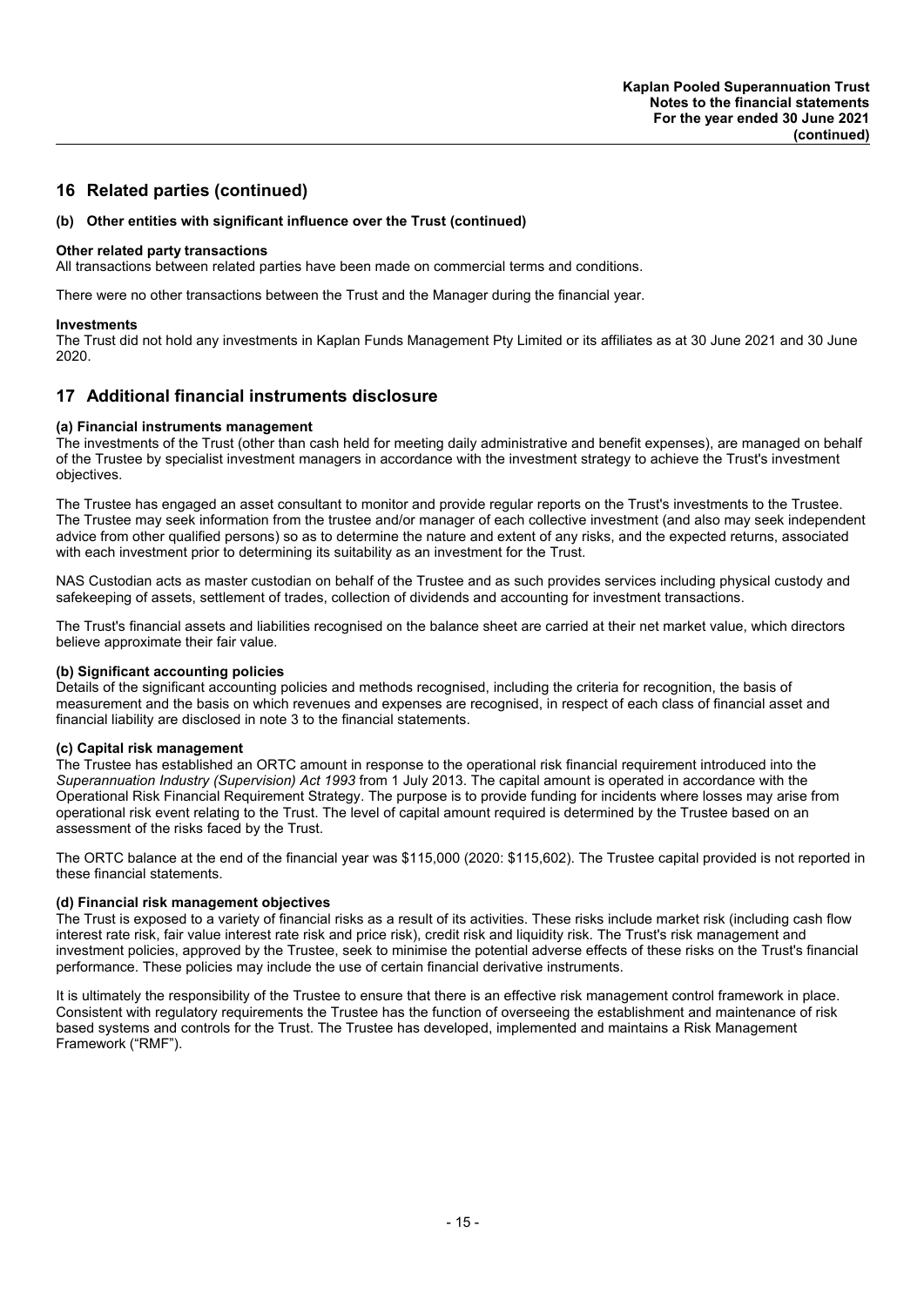The RMF identifies the Trustee's policies and procedures, processes and controls that comprise its risk management and control systems. These systems address all material risks, financial and non-financial, likely to be faced by the Trust. Annually, the Trustee is required to certify to APRA whether adequate strategies have been put in place to monitor those risks, that the Trustee has systems in place to ensure compliance with legislative and prudential requirements and that the Trustee has satisfied itself as to the compliance with the RMF.

#### **(e) Investment risk**

The Trust's assets principally consist of financial instruments which comprise of cash, fixed income assets, listed shares and exchange traded funds. The Trustee has determined that this type of investment is appropriate for the Trust and is in accordance with the Trust's investment strategy.

The Trust's investment activities expose it to the following risks from its use of financial instruments:

- Market risk
- Credit risk
- Liquidity risk

#### *Market risk*

Market risk is the risk that the fair value of future cash flows of a financial instrument will fluctuate because of changes in market prices. Market risk comprises three types of risk: currency risk, interest rate risk and other price risk. The objective of market risk management is to manage and control market risk exposures within acceptable parameters, while optimising the return on risk.

To mitigate market risk, the Trust undertakes due diligence prior to the approval of fund managers to ensure they have appropriate expertise and skill for monitoring of the market conditions and benchmark analysis. Further the Trust's asset consultant provides additional expert advice as required.

#### *Credit risk*

Credit risk refers to the risk that the counterparty to the financial instrument will default on its contractual obligations resulting in a financial loss to the Trust.

The carrying amounts of financial assets best represent the maximum credit risk exposure at reporting date. No collateral is held as security or other credit enhancement exists for all financial assets held. No financial assets are considered past due as all payments are considered recoverable when contractually due.

The Trust is exposed to credit risk from its investments in listed debt securities and money market securities such as bank bills. The Manager mitigates the Trust's credit risk arising from these investments by:

- investing only in money market securities issued by the major domestic banks,
- undertaking thorough research before investing in any listed debt securities, and
- diversifying its portfolio of debt securities.

The Trust is also exposed to credit risk from its cash deposits with banks and amounts due from brokers. None of these assets are impaired nor past due but not impaired.

Concentrations of credit risk are minimised primarily by:

- ensuring counterparties are approved,
- ensuring that transactions are undertaken with a number of counterparties, and
- ensuring that the majority of transactions are undertaken on recognised exchanges.

There were no significant concentrations of credit risk to counterparties at 30 June 2021 or 30 June 2020.

The carrying amounts of financial assets best represent the maximum credit risk exposure at the Statement of financial position date.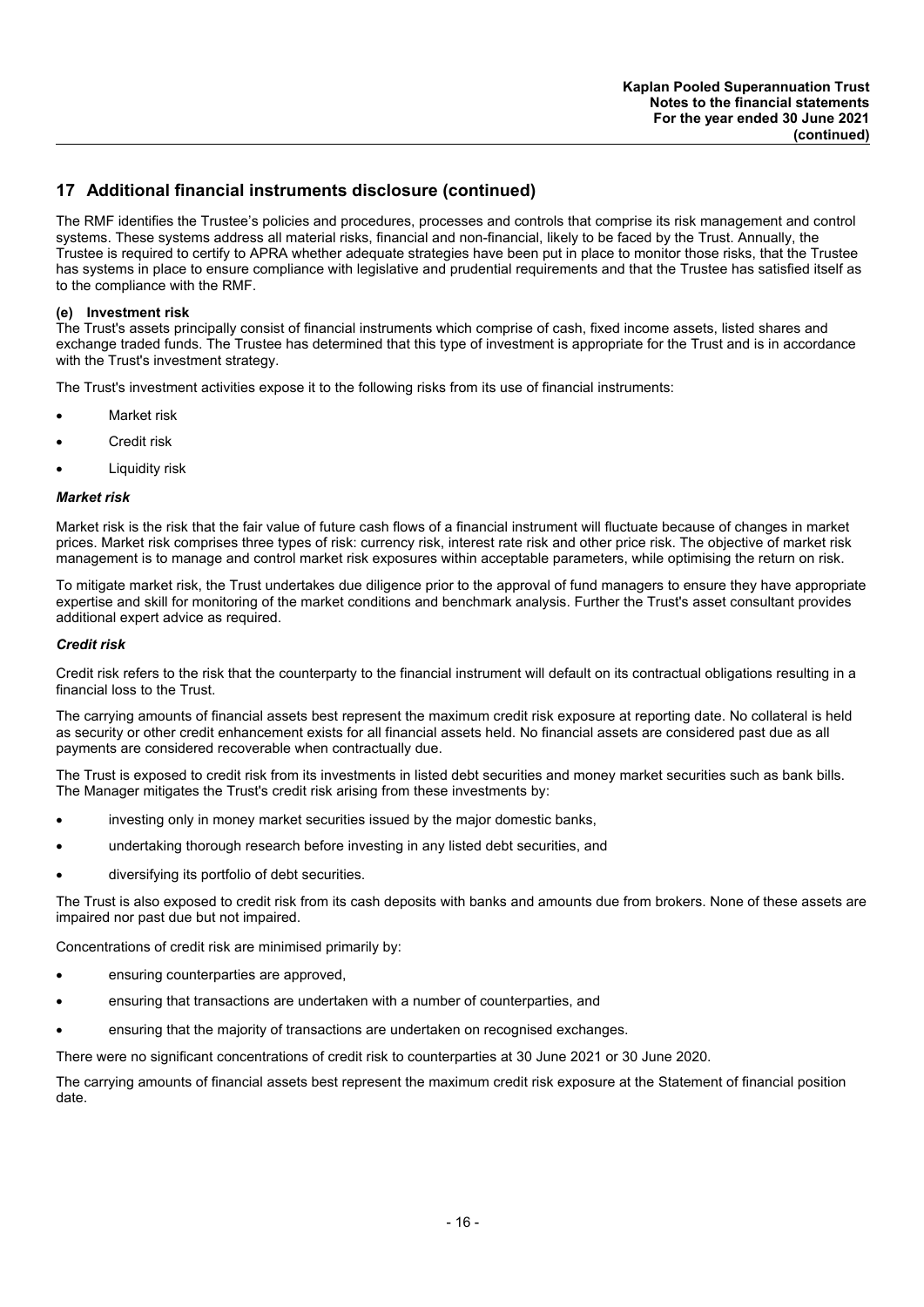#### *(i) Debt securities*

The Trust invests in debt securities which are unrated and have no external ratings.

#### *(ii) Derivative financial instruments*

The Trust also restricts its exposure to credit losses on the trading of derivative instruments it holds by entering into master netting arrangements with counterparties (approved brokers) with whom it undertakes a significant volume of transactions. Master netting arrangements do not result in an offset of Statement of financial position assets and liabilities, as transactions are usually settled on a gross basis. However, the credit risk associated with favourable contracts is reduced by master netting arrangement to the extent that if an event of default occurs, all amounts with the counterparty are closed and settled on the net basis. The Trust's overall exposure to credit risk on derivative instruments subject to a master netting arrangement can change substantially within a short period, as it is affected by each transaction subject to the arrangements.

In the normal course of business the Trust may enter into transactions in various derivative financial instruments with certain risks. A derivative is a financial instrument or other contract which is settled at a future date and whose value changes in response to the change in a specified interest rate, financial instrument price, commodity price, foreign exchange rate, index of prices or rates, credit rating or credit index or other variable.

Derivative financial instruments require no initial net investment or an initial net investment that is smaller than would be required for other types of contracts that would be expected to have a similar response to changes in market factors.

Derivative transactions include many different instruments such as forwards, futures and options. Derivatives are considered to be part of the investment process and the use of derivatives is an essential part of the Trust's portfolio management. Derivatives are not managed in isolation. Consequently, the use of derivatives is multifaceted and includes:

- hedging to protect an asset or liability of the Trust against a fluctuation in market values or to reduce volatility
- a substitution for trading of physical securities
- adjusting asset exposures within the parameters set in the investment strategy, and adjusting the duration of fixed interest portfolios or the weighted average maturity of cash portfolios.

While derivatives are used for trading purposes, they are not used to gear (leverage) a portfolio. Gearing a portfolio would occur if the level of exposure to the markets exceeds the underlying value of the Trust.

The Trust held the following derivative financial instruments during the financial year:

#### **Options**

An option is a contractual arrangement under which the seller (writer) grants the purchaser (holder) the right, but not the obligation, either to buy (a call option) or sell (a put option) at or by a set date or during a set period, a specific amount of securities or a financial instrument at a predetermined price. The seller receives a premium from the purchaser in consideration for the assumption of future securities price risk. Options held by the Trust are exchange traded. The Trust is exposed to credit risk on purchased options to the extent of their carrying amount, which is their fair value. Options are settled on a gross basis.

The Trust's derivative financial instruments at financial year end are detailed below:

|                                    |                   | <b>Fair Values</b> |                    |  |
|------------------------------------|-------------------|--------------------|--------------------|--|
|                                    | Contract/notional | <b>Assets</b>      | <b>Liabilities</b> |  |
| 2021                               |                   | S                  | S                  |  |
| Australian exchange traded options | 9,569,560         | ۰                  | 494,874            |  |
|                                    | 9,569,560         | -                  | 494,874            |  |
|                                    |                   |                    |                    |  |
|                                    |                   |                    | <b>Fair Values</b> |  |

|                                    |                   | . a . a.a.o              |             |  |
|------------------------------------|-------------------|--------------------------|-------------|--|
|                                    | Contract/notional | Assets                   | _iabilities |  |
| 2020                               |                   |                          |             |  |
| Australian exchange traded options | 10,657,081        | $\overline{\phantom{0}}$ | 858.815     |  |
|                                    | 10,657,081        |                          | 858,815     |  |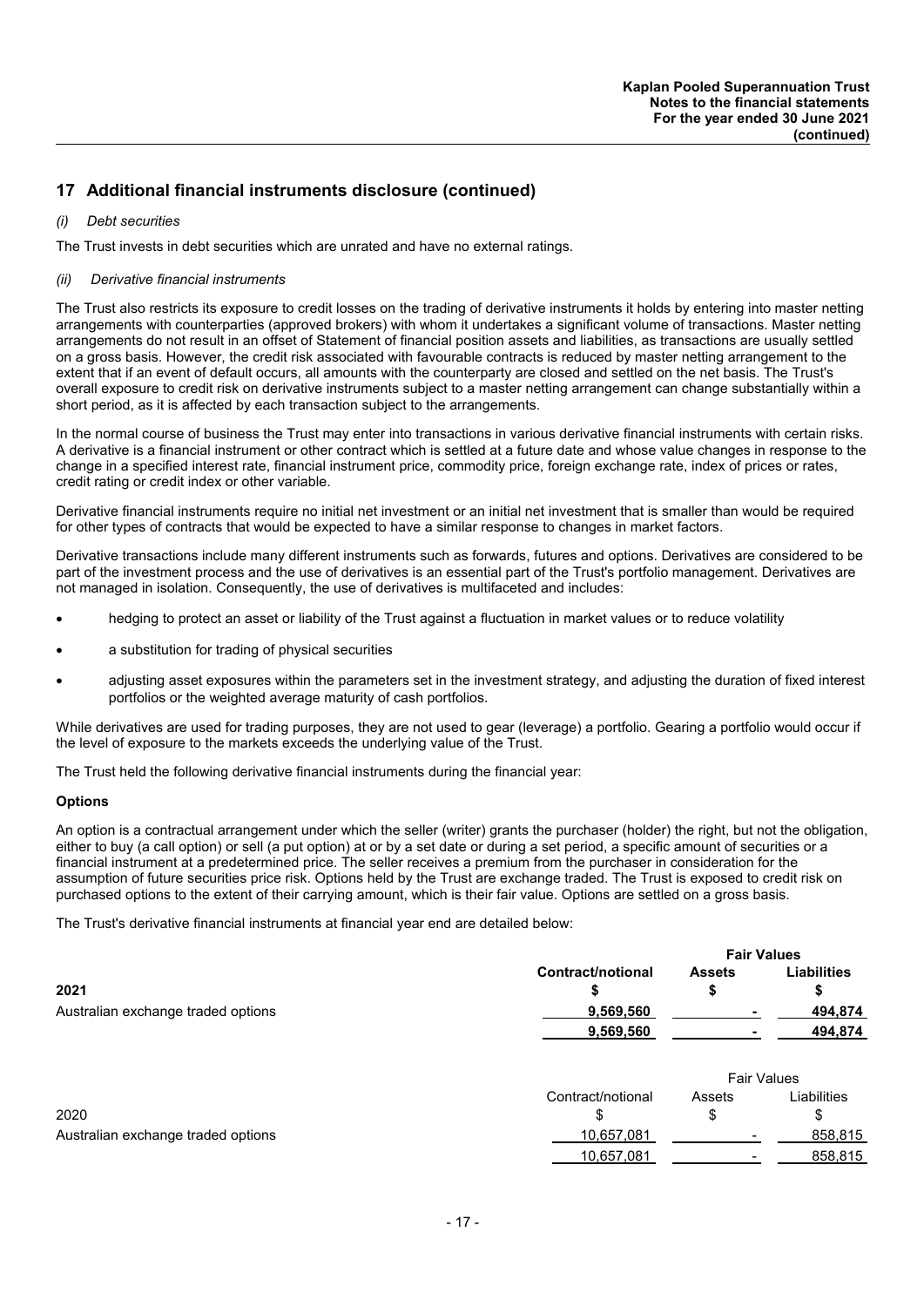#### **Risk exposures and fair value measurements**

Information about the Trust's exposure to credit risk, foreign exchange risk and interest rate risk and about the methods and assumptions used in determining fair values is provided below. The maximum exposure to credit risk at the end of the financial year is the carrying amount of each class of derivative financial instruments disclosed above.

#### *(iii) Settlement of securities transactions*

All transactions in listed securities are settled/paid for upon delivery using approved brokers. The risk of default is considered low, as delivery of securities sold is only made once the broker has received payment. Payment is made once purchase on the securities have been received by the broker. The trade will fail if either party fails to meet its obligations.

#### *(iv) Cash and cash equivalents*

The exposure to credit risk for cash and cash equivalents is low as all counterparties have a rating of A1 (as determined by Standard and Poor's) or higher.

In accordance with the Trust's policy, the Manager reviews the Trust's credit position on a regular basis.

#### *Interest rate risk*

Interest rate risk is the risk that the fair value of future cash flows of a financial instrument will fluctuate because of changes in market interest rates.

The majority of the Trust's financial instruments are non-interest bearing with only cash and fixed interest securities being subjected to interest rate risk.

The Trust's exposure to interest rate risk is set out below.

|                                                               |                              |           | <b>Fixed interest rate</b> |                           |            |            |
|---------------------------------------------------------------|------------------------------|-----------|----------------------------|---------------------------|------------|------------|
|                                                               | <b>Floating</b><br>1 year or |           |                            | <b>Non-interest</b>       |            |            |
| 30 June 2021                                                  | interest rate                | less      |                            | 1 to 5 years Over 5 years | bearing    | Total      |
|                                                               | \$                           | \$        | \$                         | \$                        | \$         | \$         |
| <b>Assets</b>                                                 |                              |           |                            |                           |            |            |
| Cash and cash equivalents                                     | 3,706,067                    | 1,383,882 |                            |                           |            | 5,089,949  |
| Receivables                                                   |                              |           |                            |                           | 423,059    | 423,059    |
| Financial assets at fair value through<br>profit or loss      | 991,850                      |           |                            |                           | 31,421,022 | 32,412,872 |
| Current year tax benefit                                      |                              |           |                            |                           | 219,786    | 219,786    |
| <b>Total assets</b>                                           | 4,697,917                    | 1,383,882 |                            |                           | 32,063,867 | 38,145,666 |
| <b>Liabilities</b>                                            |                              |           |                            |                           |            |            |
| Due to brokers - payable for securities                       |                              |           |                            |                           |            |            |
| purchased                                                     |                              |           |                            |                           | 77,731     | 77,731     |
| Payables                                                      |                              |           |                            |                           | 1,388,211  | 1,388,211  |
| Financial liabilities at fair value through<br>profit or loss |                              |           |                            |                           | 494,874    | 494,874    |
| Deferred tax liabilities                                      |                              |           |                            |                           | 111,267    | 111,267    |
| <b>Total liabilities</b>                                      |                              |           |                            |                           | 2,072,083  | 2,072,083  |
| Net exposure                                                  | 4,697,917                    | 1,383,882 |                            |                           | 29,991,784 | 36,073,583 |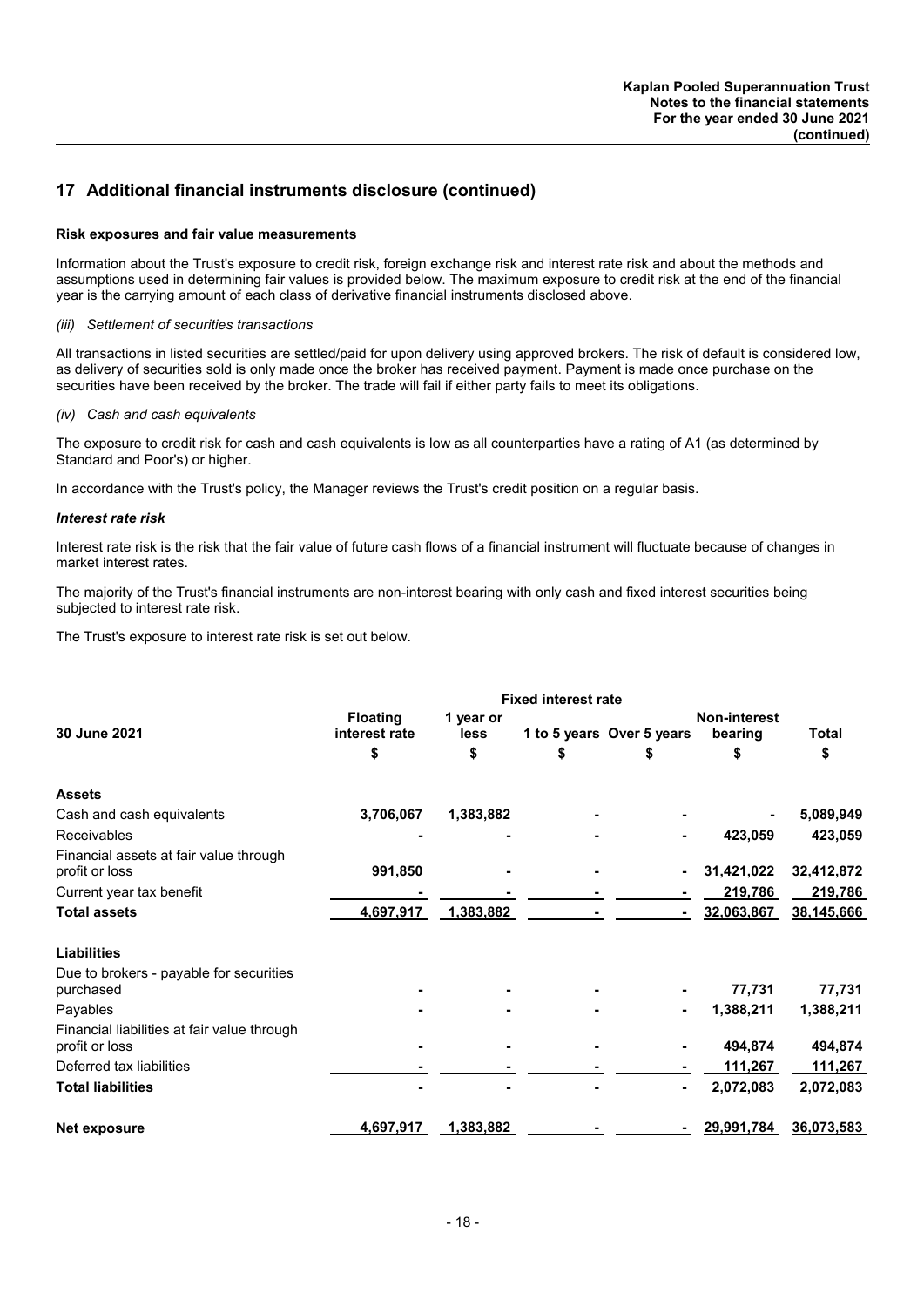### *Interest rate risk (continued)*

|                                                               | Fixed interest rate                    |                         |    |                                |                               |             |
|---------------------------------------------------------------|----------------------------------------|-------------------------|----|--------------------------------|-------------------------------|-------------|
| 30 June 2020                                                  | <b>Floating interest</b><br>rate<br>\$ | 1 year or<br>less<br>\$ | \$ | 1 to 5 years Over 5 years<br>S | Non-interest<br>bearing<br>\$ | Total<br>\$ |
| Assets                                                        |                                        |                         |    |                                |                               |             |
| Cash and cash equivalents                                     | 897,908                                | 1,851,581               |    |                                |                               | 2,749,489   |
| Due to brokers - receivable for securities<br>sold            |                                        |                         |    |                                | 7,296                         | 7,296       |
| Receivables                                                   |                                        |                         |    |                                | 313,483                       | 313,483     |
| Financial assets at fair value through<br>profit or loss      | 1,009,006                              |                         |    |                                | 31,089,259                    | 32,098,265  |
| Current year tax benefit                                      |                                        |                         |    |                                | 263,484                       | 263,484     |
| Deferred tax asset                                            |                                        |                         |    |                                | 106,261                       | 106,261     |
| Total assets                                                  | 1,906,914                              | 1,851,581               |    |                                | 31,779,783                    | 35,538,278  |
| Liabilities                                                   |                                        |                         |    |                                |                               |             |
| Payables                                                      |                                        |                         |    |                                | 74,713                        | 74,713      |
| Financial liabilities at fair value through<br>profit or loss |                                        |                         |    |                                | 858,815                       | 858,815     |
| Total liabilities                                             |                                        |                         |    |                                | 933,528                       | 933,528     |
| Net exposure                                                  | 1,906,914                              | 1,851,581               |    |                                | 30,846,255                    | 34,604,750  |

An increase/(decrease) of 1% in interest rates at reporting date would have increased/(decreased) the change for the financial year in net assets attributable to unitholders by the amounts shown below, with all other variables held constant.

#### **Sensitivity analysis - price risk and interest rate risk**

|              |               | <b>Price risk</b> |            | Interest rate risk<br>Impact on operating profit/Unitholders' funds |  |
|--------------|---------------|-------------------|------------|---------------------------------------------------------------------|--|
|              | $-20%$        | +20%              | $-100$ bps | $+100$ bps                                                          |  |
|              | \$            | S                 |            | S                                                                   |  |
| 30 June 2021 | (6, 185, 230) | 6,185,230         | 117        | (117)                                                               |  |
| 30 June 2020 | (6,046,089)   | 6,046,089         | 147        | (147)                                                               |  |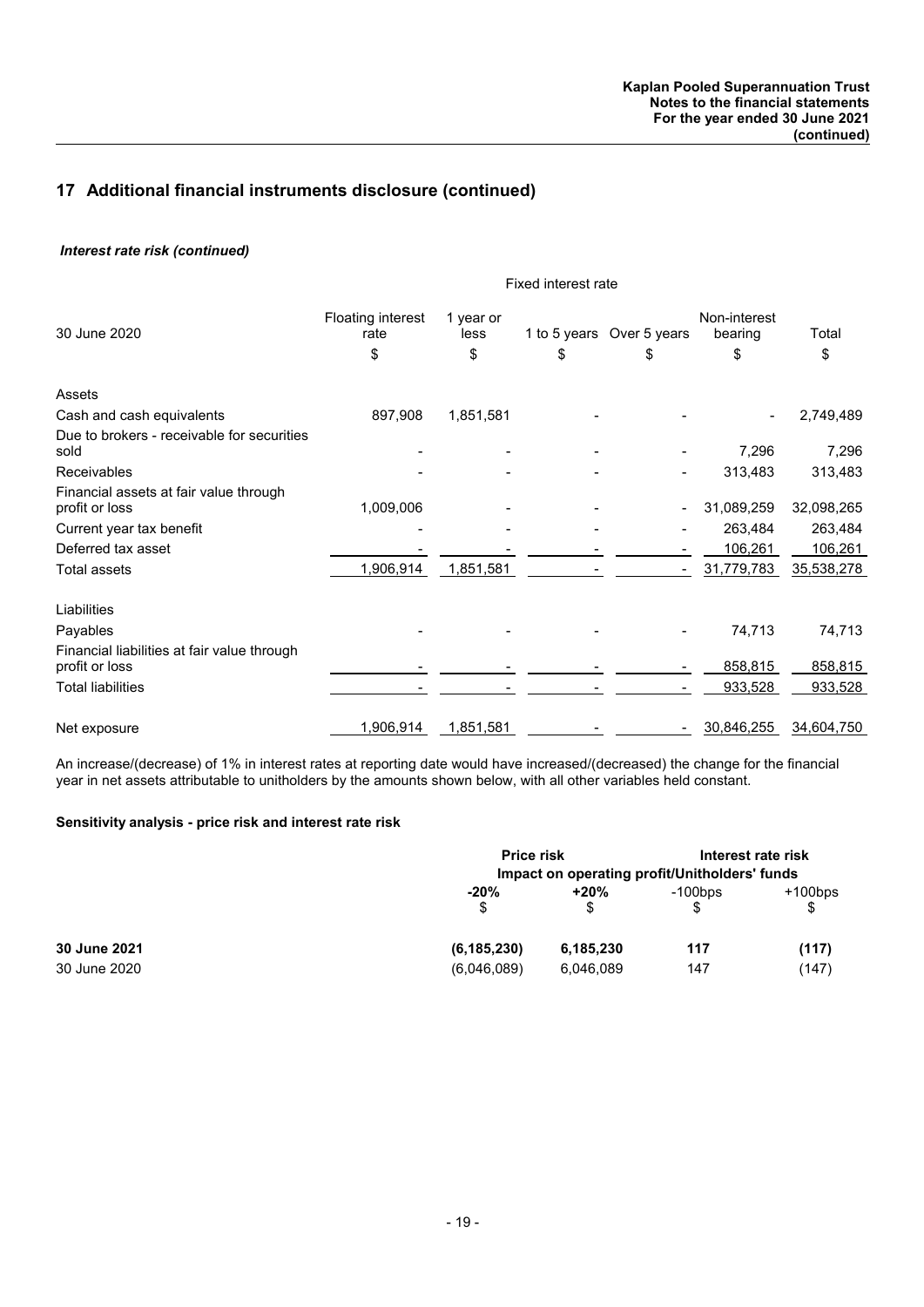#### **Sensitivity analysis - price risk and interest rate risk (continued)**

Other market risk is the risk that the fair value or future cash flows of a financial instrument will fluctuate because of changes in market prices (other than those arising from interest rate risk or currency risk), whether those changes are caused by factors specific to the individual financial instrument or its issuer, or factors affecting all similar financial instruments traded in the market.

As all of the Trust's financial instruments are carried at fair value through profit or loss with changes recognised on the Statement of comprehensive income, all changes in market conditions will directly affect changes in net market values.

Investments of the Trust (other than cash held for operational purposes) comprise fixed income, listed shares, and exchange traded options. The Trust's exposure to other market price risk is therefore limited to market price movement in the asset classes of these investments. The price risk for the options assumes an increase or decrease in the value of the exchange traded options which are listed on the Australian Stock Exchange. The Trust's exposure to price risk is set out above.

#### *Liquidity risk*

Liquidity risk is the risk that the Trust will not be able to meet its obligations when they fall due. The risk is controlled through the Trust's investment in financial instruments which under normal market conditions are readily convertible to cash. In addition the Trust maintains sufficient cash and cash equivalents to meet normal operating conditions. The Trust's overall liquidity risks are monitored by the Trustee at least annually.

The following table summarises the maturity profile of the Trust's financial liabilities. The table has been drawn up based on the undiscounted cash flows of financial liabilities based on the earliest date on which the Trust can be required to pay.

|                                                            | Less than 1<br>month<br>\$ | 1-3 months<br>\$ | <b>Greater than 3</b><br>months<br>\$ |
|------------------------------------------------------------|----------------------------|------------------|---------------------------------------|
|                                                            |                            |                  |                                       |
| As at 30 June 2021                                         |                            |                  |                                       |
| Due to brokers - payables for securities sold              | 77,731                     |                  |                                       |
| Payables                                                   | 1,388,211                  |                  |                                       |
| Financial liabilities at fair value through profit or loss |                            | 262,487          | 232,387                               |
| <b>Total financial liabilities</b>                         | 1,465,942                  | 262,487          | 232,387                               |
|                                                            | Less than 1<br>month       | 1-3 months       | Greater than 3<br>months              |
|                                                            | \$                         | S                | \$                                    |
| As at 30 June 2020                                         |                            |                  |                                       |
| Payables                                                   | 74,713                     |                  |                                       |
| Financial liabilities at fair value through profit or loss |                            | 32,186           | 826,629                               |
| <b>Total financial liabilities</b>                         | 74,713                     | 32,186           | 826,629                               |

#### **(f)** *Fair value estimation*

The carrying amounts of the Trust's financial assets and financial liabilities at the end of each financial year approximate their fair values.

Financial assets and liabilities at fair value through profit or loss are measured initially at fair value excluding any transaction costs that are directly attributable to the acquisition or issue of the financial asset or financial liability. Transaction costs on financial assets and financial liabilities at fair value through profit or loss are expensed immediately. Subsequent to initial recognition, all instruments at fair value through profit or loss are measured at fair value with changes in their fair value recognised in the Statement of comprehensive income.

The fair value of financial assets and liabilities traded in active markets is based on their quoted market prices at the end of the financial year without any deduction for estimated future selling costs.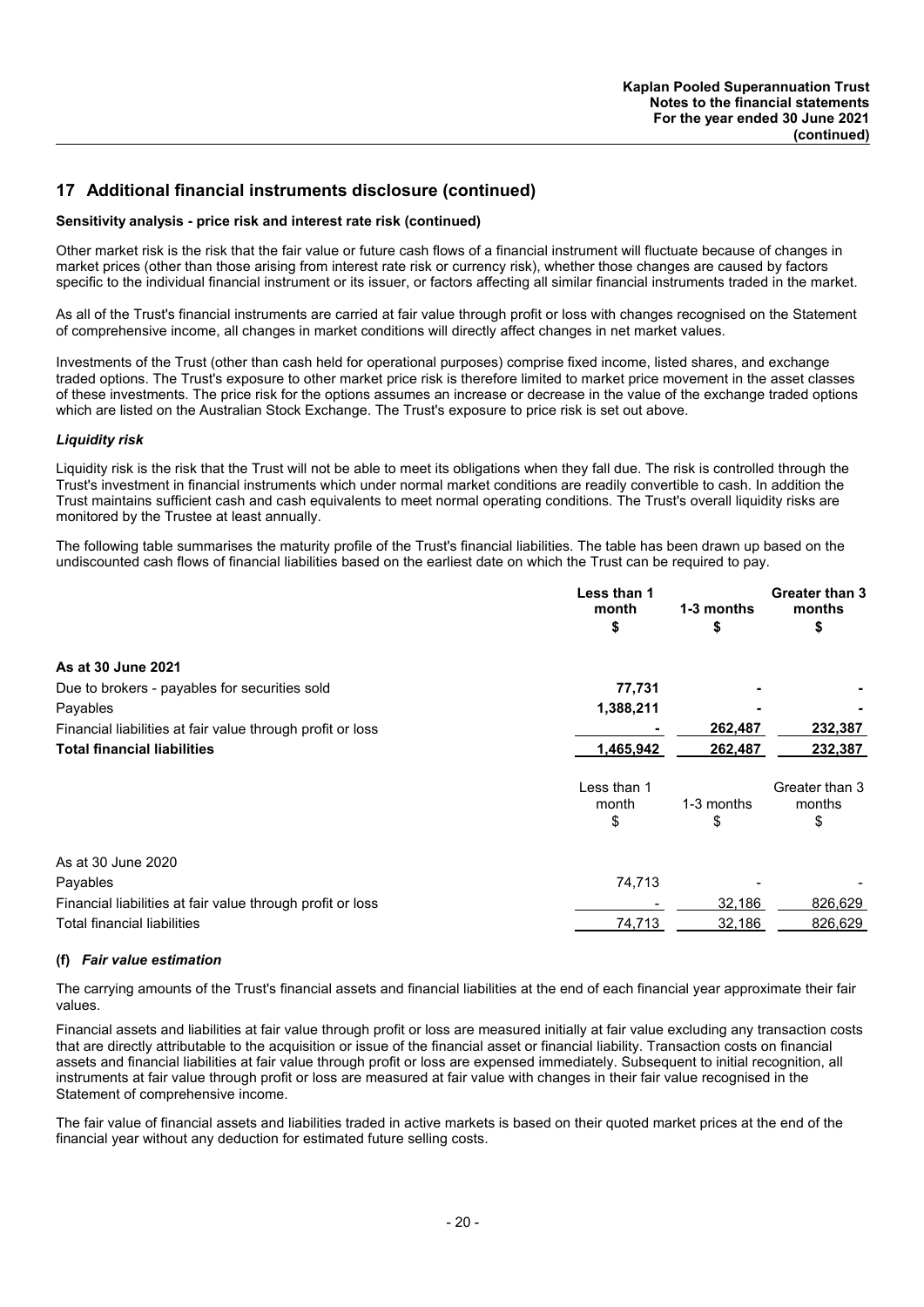#### *Fair value estimation (continued)*

The Trust values its investments in accordance with the accounting policies set out in note 3. For the majority of its investments, the Trust relies on information provided by independent pricing services for the valuation of its investments.

The quoted market price used for financial assets held by the Trust is the current bid price; the appropriate quoted market price for financial liabilities is the current last price. When the Trust holds derivatives with offsetting market risks, it uses mid-market prices as a basis for establishing fair value for the offsetting risk positions and applies this bid or asking price to the net open position, as appropriate.

A financial instrument is regarded as quoted in an active market if quoted prices are readily and regularly available from an exchange, dealer, broker, industry group, pricing service, or regulatory agency, and those prices represent actual and regularly occurring market transactions on an arm's length basis.

#### *(i) Fair value in an inactive or unquoted market (level 2 and level 3)*

The fair value of financial assets and liabilities that are not traded in an active market is determined using valuation techniques. These include the use of recent arm's length market transactions, reference to the current fair value of a substantially similar other instrument, discounted cash flow techniques, option pricing models or any other valuation technique that provides a reliable estimate of prices obtained in actual market transactions.

Where discounted cash flow techniques are used, estimated future cash flows are based on management's best estimates and the discount rate used is a market rate at the Statement of financial position date applicable for an instrument with similar terms and conditions.

For other pricing models, inputs are based on market data at the end of the financial year.

#### *Fair value hierarchy*

The Trust measures its financial instruments at fair value through profit or loss, by valuation using the following fair value hierarchy that reflects the significance of inputs used in making the measurement:

- Level 1 measurements are those instruments valued based on quoted prices (unadjusted) in active markets for identical instruments.
- Level 2 measurements are those instruments valued based on inputs other than quoted prices included within Level 1 that are observable for the asset or liability, either directly (i.e., as prices) or indirectly (i.e., derived from prices). This category includes instruments valued using quoted: quoted prices in active markets for similar instruments; quoted prices for identical or similar instruments in markets that are considered less than active; or other valuation techniques for which significant inputs are directly or indirectly observable from market data.
- Level 3 measurements are those instruments valued based on inputs for the asset or liability that are not based on observable market data (unobserved inputs) and the unobservable inputs have significant effect on the instrument's valuation. This category includes instruments that are value based on quoted prices for similar instruments for which significant unobservable adjustments or assumptions are required to reflect differences between the instruments.

All financial instruments held by the Trust at fair value through profit or loss are listed and have quoted prices in active markets, and as such they are all in level 1 as at 30 June 2021 and 30 June 2020.

### **18 Events subsequent to reporting date**

There have been no significant events since the end of the reporting date and the date of this report that would have an impact on the financial position of the Trust or on the results of its operations, or state of affairs of the Trust in future years.

### **19 Commitments and contingencies**

There are no commitments and contingencies the Trustee is aware of as at the date of this report.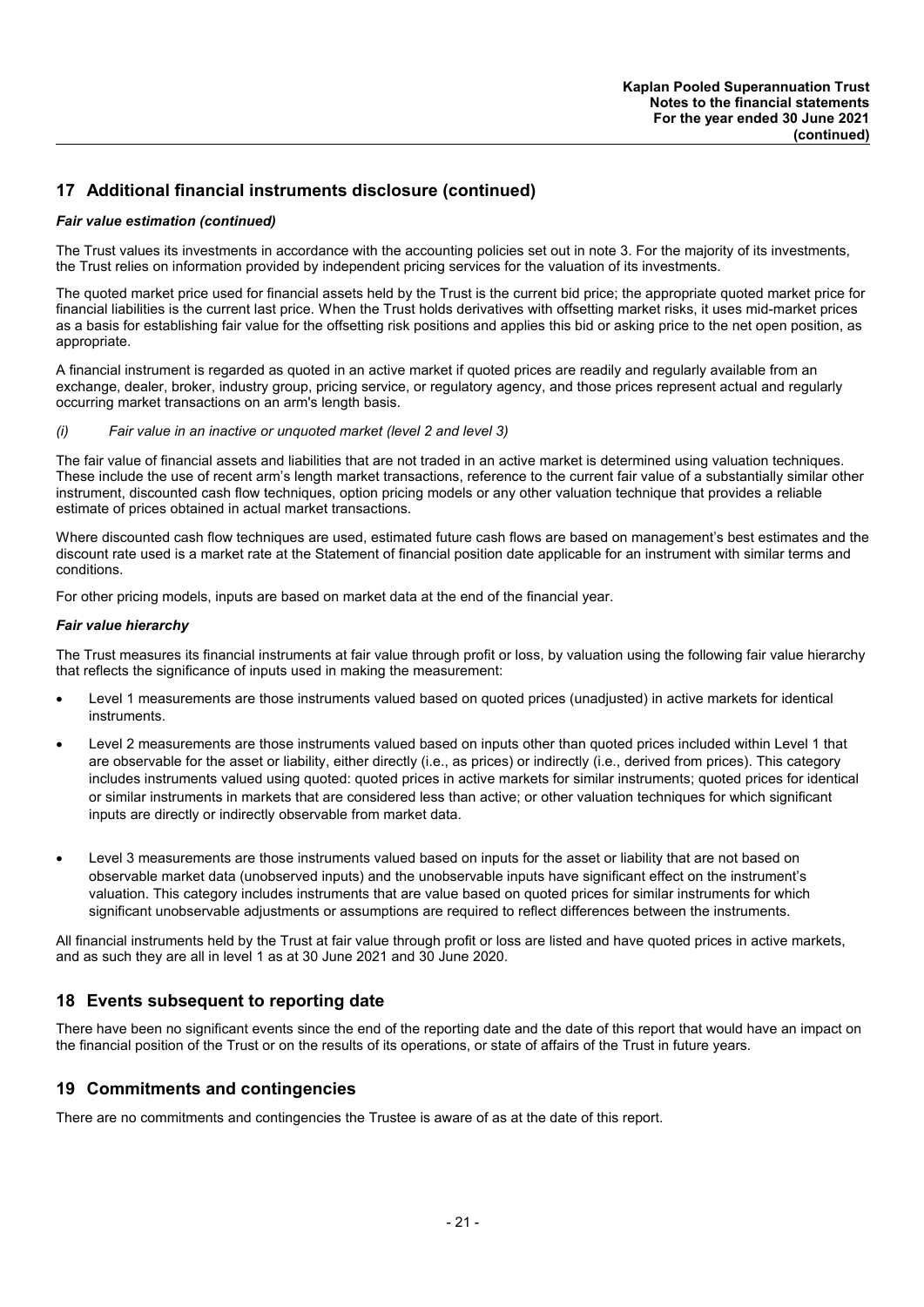# **Trustee's statement**

In the opinion of the directors of the Trustee of Kaplan Pooled Superannuation Trust:

- 1. The accompanying financial statements of Kaplan Pooled Superannuation Trust are properly drawn up so as to present fairly the financial position of the Trust as at 30 June 2021, the results of its operations, changes in equity and its cash flows for the financial year ended on that date; and
- 2. The operation of Kaplan Pooled Superannuation Trust has been carried out in accordance with its Trust Deed as amended and in compliance with:
	- The requirements of the *Superannuation Industry (Supervision) Act 1993* and Regulations;
	- Applicable sections of the *Corporations Act 2001* and Regulations;
	- The requirements under Section 13 of the *Financial Sector (Collection of Data) Act 2001*;

and

3. The accompanying financial statements have been drawn up in accordance with Australian Accounting Standards and the Trust Deed as amended.

Dated at Melbourne this 15 day of September 2021.

Signed on behalf of the Board of directors of the Diverse Trustee Limited as Trustee for Kaplan Pooled Superannuation Trust.

Spor Watt

...................................................................................

Director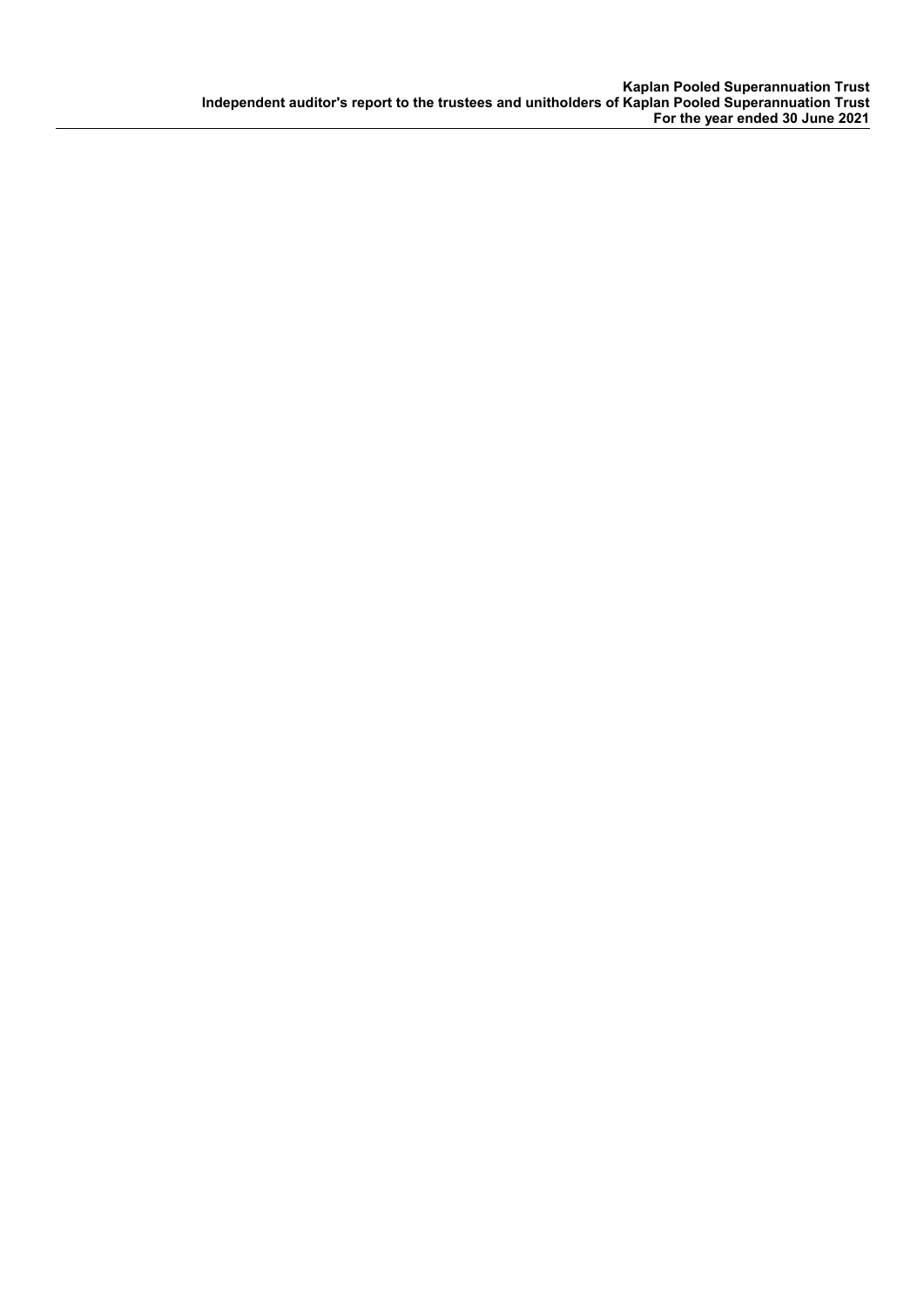

# *Independent Auditor's report on financial statements*

# **Independent Auditor's report approved form for an RSE which is a reporting entity**

*Report by the Registrable Superannuation Entity Auditor to the trustee of Kaplan Pooled Superannuation Trust (ABN: 54 808 466 581)*

# *Opinion*

I have audited the financial statements of Kaplan Pooled Superannuation Trust for the year ended 30 June 2021 comprising the Statement of comprehensive income, Statement of financial position, Statement of changes in equity, Statement of cash flows, summary of significant accounting policies and other explanatory notes.

In my opinion the financial statements present fairly, in all material respects, in accordance with Australian Accounting Standards the financial position of Kaplan Pooled Superannuation Trust as at 30 June 2021 and the results of its operations, cash flows and changes in equity for the year ended 30 June 2021.

# *Basis for Opinion*

I conducted the audit in accordance with Australian Auditing Standards. My responsibilities under those standards are further described in the *Auditor's responsibilities* section of my report. I am independent of the entity in accordance with the auditor independence requirements of the Accounting Professional and Ethical Standards Board's APES 110 *Code of Ethics for Professional Accountants (including Independence Standards)* (the Code) that are relevant to my audit of the financial statements in Australia. I have also fulfilled my other ethical responsibilities in accordance with the Code.

I believe that the audit evidence I have obtained is sufficient and appropriate to provide a basis for my opinion.

# *Responsibilities of the trustee for the Financial Statements*

The Registrable Superannuation Entity's trustee is responsible for the preparation and fair presentation of the financial statements in accordance with Australian Accounting Standards and the requirements of the *Superannuation Industry (Supervision) Act 1993* (SIS Act) and the *Superannuation Industry (Supervision) Regulations 1994* (SIS Regulations). The trustee is also responsible for such internal control as the trustee determines is necessary to enable the preparation and fair presentation of financial statements that are free from material misstatement, whether due to fraud or error.

In preparing the financial statements, the trustee is responsible for assessing the ability of the Registrable Superannuation Entity to continue as a going concern, disclosing, as applicable, matters related to going concern and using the going concern basis of accounting unless the trustee either intends to liquidate the Registrable Superannuation Entity or to cease operations, or has no realistic alternative but to do so.

#### *PricewaterhouseCoopers, ABN 52 780 433 757*

*One International Towers Sydney, Watermans Quay, Barangaroo NSW 2000, GPO BOX 2650 Sydney NSW 2001 T: +61 2 8266 0000, F: +61 2 8266 9999, www.pwc.com.au*

*Level 11, 1PSQ, 169 Macquarie Street, Parramatta NSW 2150, PO Box 1155 Parramatta NSW 2124 T: +61 2 9659 2476, F: +61 2 8266 9999, www.pwc.com.au* 

Liability limited by a scheme approved under Professional Standards Legislation.